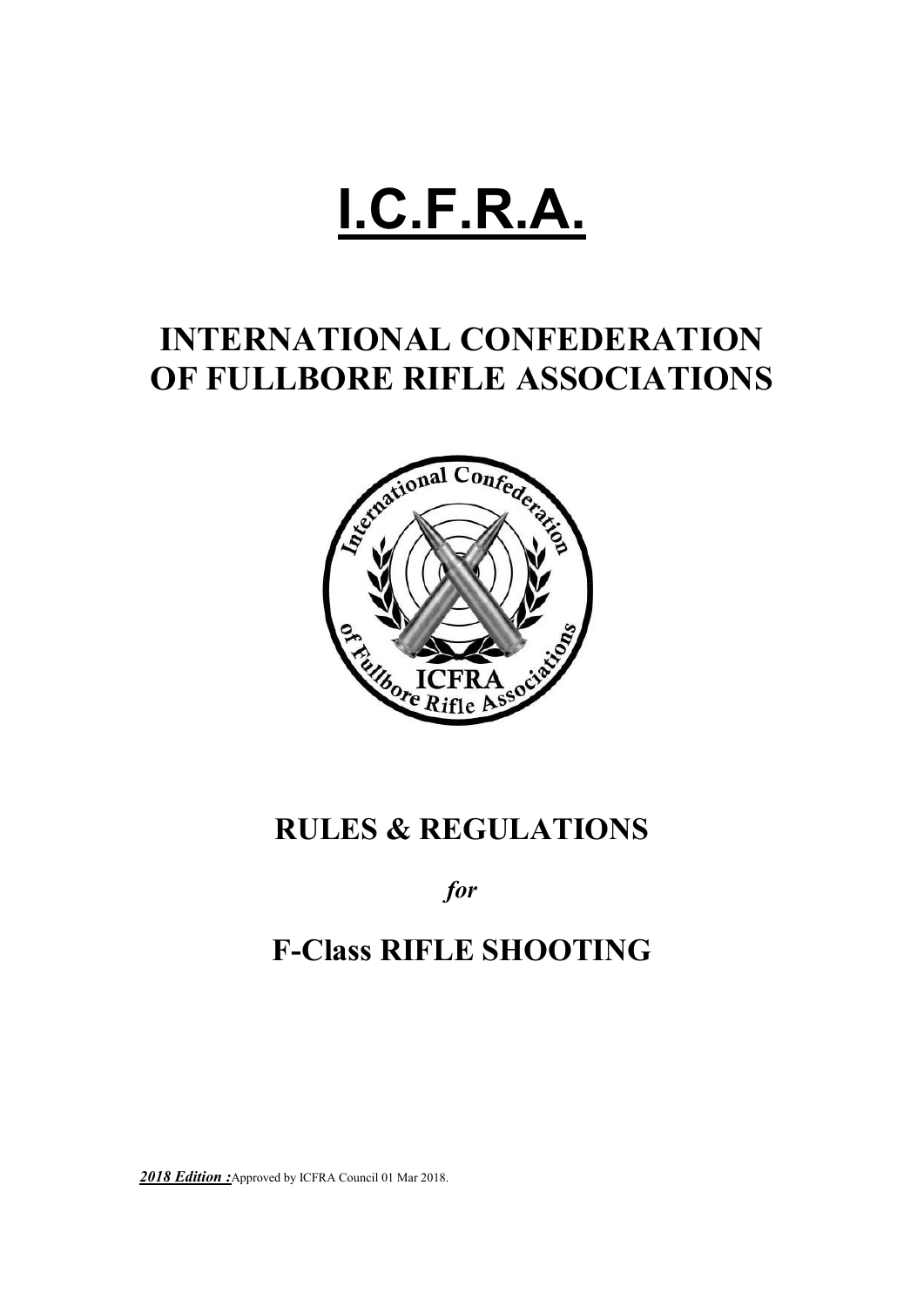| <b>CONTENTS:</b>  |  |  |  |  |  |  |
|-------------------|--|--|--|--|--|--|
|                   |  |  |  |  |  |  |
|                   |  |  |  |  |  |  |
| F1.               |  |  |  |  |  |  |
| F2.               |  |  |  |  |  |  |
| F3.               |  |  |  |  |  |  |
| F4.               |  |  |  |  |  |  |
| F <sub>5</sub> .  |  |  |  |  |  |  |
| F <sub>6</sub> .  |  |  |  |  |  |  |
| F7.               |  |  |  |  |  |  |
| F8.               |  |  |  |  |  |  |
| F9.               |  |  |  |  |  |  |
| F10.              |  |  |  |  |  |  |
| F11.              |  |  |  |  |  |  |
| F12.              |  |  |  |  |  |  |
| A <sub>1</sub>    |  |  |  |  |  |  |
| $\mathbf{B}$ .    |  |  |  |  |  |  |
| F13.              |  |  |  |  |  |  |
| A.                |  |  |  |  |  |  |
| $\mathbf{B}$ .    |  |  |  |  |  |  |
| $\mathbf C$       |  |  |  |  |  |  |
| F <sub>14</sub>   |  |  |  |  |  |  |
| F <sub>15</sub> . |  |  |  |  |  |  |
| F <sub>16</sub> . |  |  |  |  |  |  |
| F17.              |  |  |  |  |  |  |
| F18.              |  |  |  |  |  |  |
| F <sub>19</sub> . |  |  |  |  |  |  |
| F20.              |  |  |  |  |  |  |
| F21.              |  |  |  |  |  |  |
|                   |  |  |  |  |  |  |
|                   |  |  |  |  |  |  |
|                   |  |  |  |  |  |  |
|                   |  |  |  |  |  |  |
| <b>B1.</b>        |  |  |  |  |  |  |
| <b>B2.</b>        |  |  |  |  |  |  |
| B <sub>3</sub>    |  |  |  |  |  |  |
|                   |  |  |  |  |  |  |
|                   |  |  |  |  |  |  |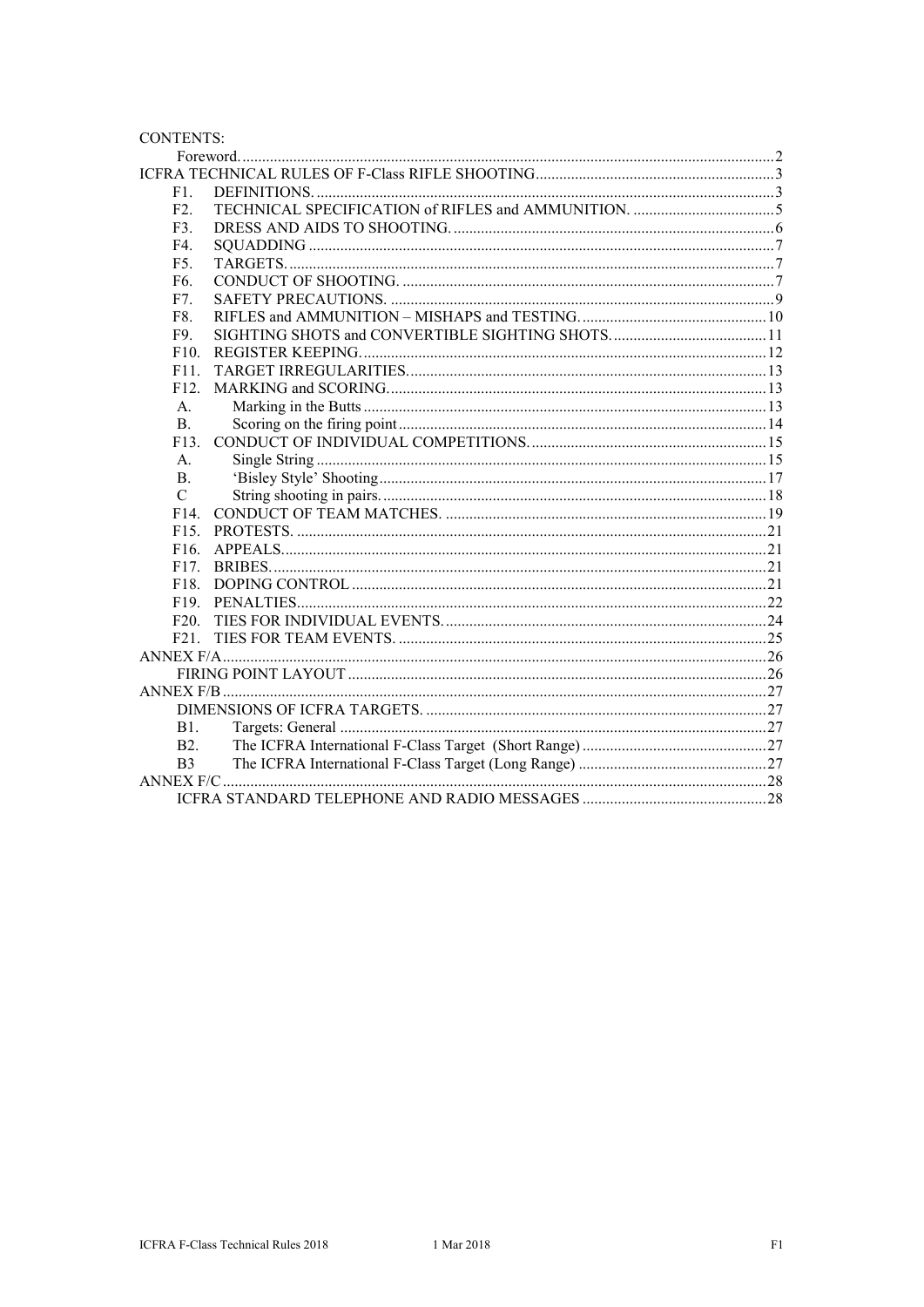#### **Foreword.**

- 1. These rules, promulgated by the Council of the International Confederation of Fullbore Rifle Associations (hereinafter referred to as ICFRA) apply to all F-Class discipline shooting matches taking place under the auspices of the ICFRA Council, including the World F-Class Championships and all other matches sanctioned as international events under the auspices of the ICFRA Council.
- 2. Amendments. Proposals for amendments MUST, as a very minimum, be authenticated by the National Representative on ICFRA Council and be submitted to the Secretary General for the attention of the F-Class Committee and the ICFRA Rules Review Group.
- 3. No change may be made to these rules outside the 18 months following to a scheduled F-Class World Championship except as provided in the Management rules for World Championships Rule W6.9.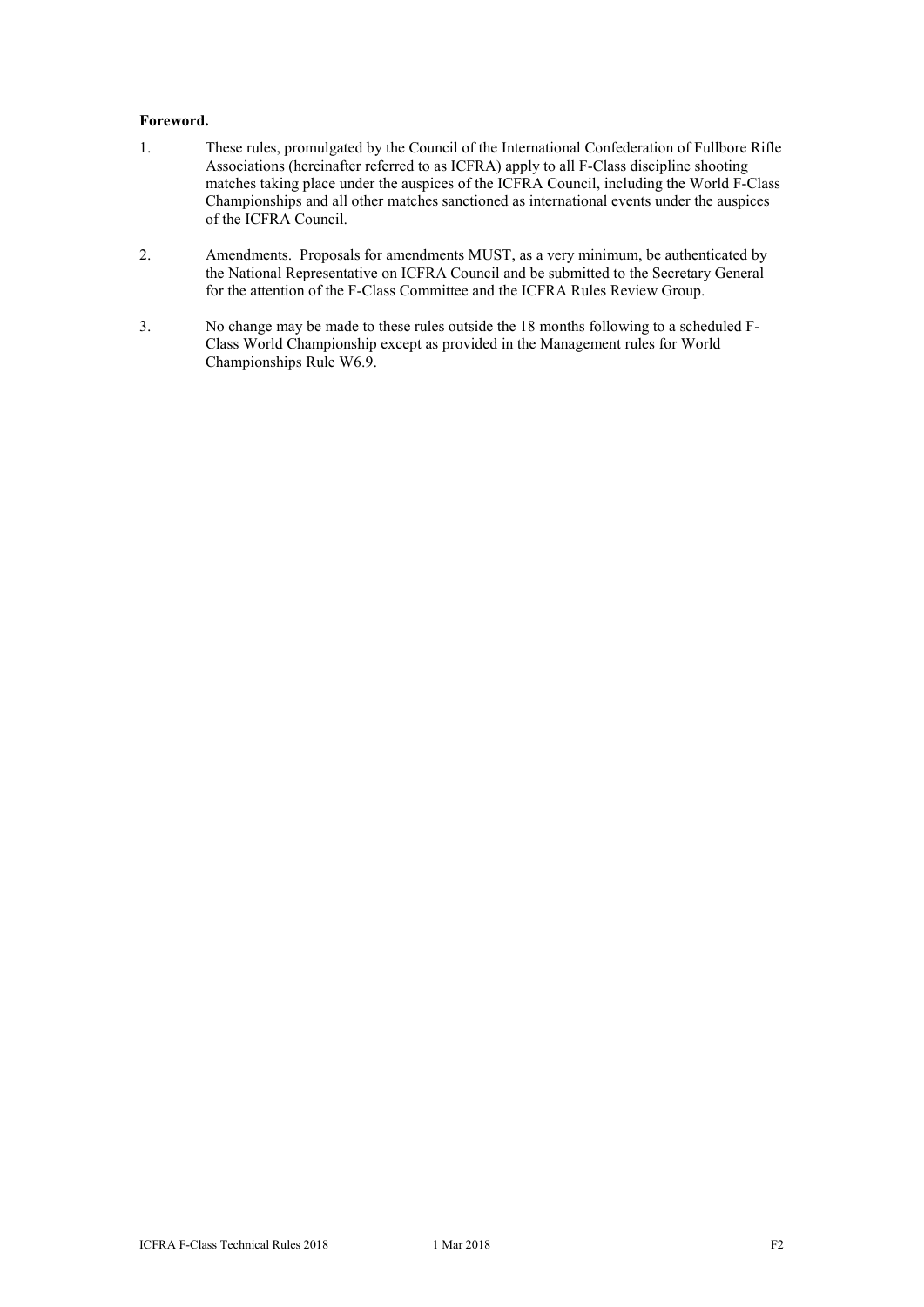### **ICFRA TECHNICAL RULES OF F-Class RIFLE SHOOTING**

#### **F1. DEFINITIONS.**

- F1.1. These Rules govern the conduct of international F-Class Rifle matches shot under the auspices or control of ICFRA. Specific match conditions for F-Class World Championship Matches are set out in a separate section.
- F1.2. The controlling authority and/or host country for any international F-Class team match may adopt these rules for that match.
- F1.3. Unless inconsistent with the context, all words and expressions in these rules importing the masculine gender will include the feminine, and words signifying the singular number will include the plural, and *vice versa*.
- F1.4. "May", "Must", "Shall", "Should" and "Will": -In these rules:
	- F1.4.1. "May" is to be construed as being permissive;
	- F1.4.2. "Should" is to be construed as being desirable; and
	- F1.4.3. "Must", "Shall", "Will" and "is to" are to be construed as being mandatory.
- F1.5. Units of measurement. Distances may be measured in yards or metres. Where the rules state a range of distances all metric and imperial intermediates are included. Target ring dimensions are measured in millimetres to the outside edge and, although often originally based on metrication of imperial measures, now stand in their own right.
- F1.6. CRO means the duly appointed Chief Range Officer, who will be in sole charge of the range, its safety and management. On all technical rule issues and protests relating to technical rules on the firing point, he will defer to the Match Referee, if one has been appointed under rule F1.6.2**,** but he remains responsible for implementing decisions taken by the Referee. His duties may be discharged in his absence by a duly appointed Deputy Chief Range Officer.
	- F1.6.1. RO means a duly appointed Range Officer and assistant to the CRO. The RO will give immediate rulings on all matters arising on the firing point. If uncertain about a rule interpretation or application, the RO must consult with the CRO or his deputy.
	- F1.6.2. The Referee means any person as may be appointed under match conditions to receive and act on all protests concerning the application of these Technical Rules and/or Match Conditions. He has to observe the match in progress and act on any rule infringements he sees or has brought to his attention. Appointment of a Match Referee is obligatory world championships and other international team matches shot under ICFRA Rules, but is optional for national and domestic prize meetings. He will receive representations made during ICFRA matches for future amendments to Match Conditions.
	- F1.6.3. Match Committee means any committee as may be specified under match conditions to oversee the conduct of a match, including discipline and appeals. In the absence of a separately constituted body, or in the case of a prize meeting conducted under ICFRA Rules, it refers to the disciplinary apparatus of the host country NRA.
	- F1.6.4. A Match Director may be appointed under match conditions. His function will be to ensure that the host country has set everything in place for the match in accordance with the Rules and Regulations and the specific match conditions. He will act as official liaison between the organisers and the teams and should be present on the range or electronically contactable for the match period.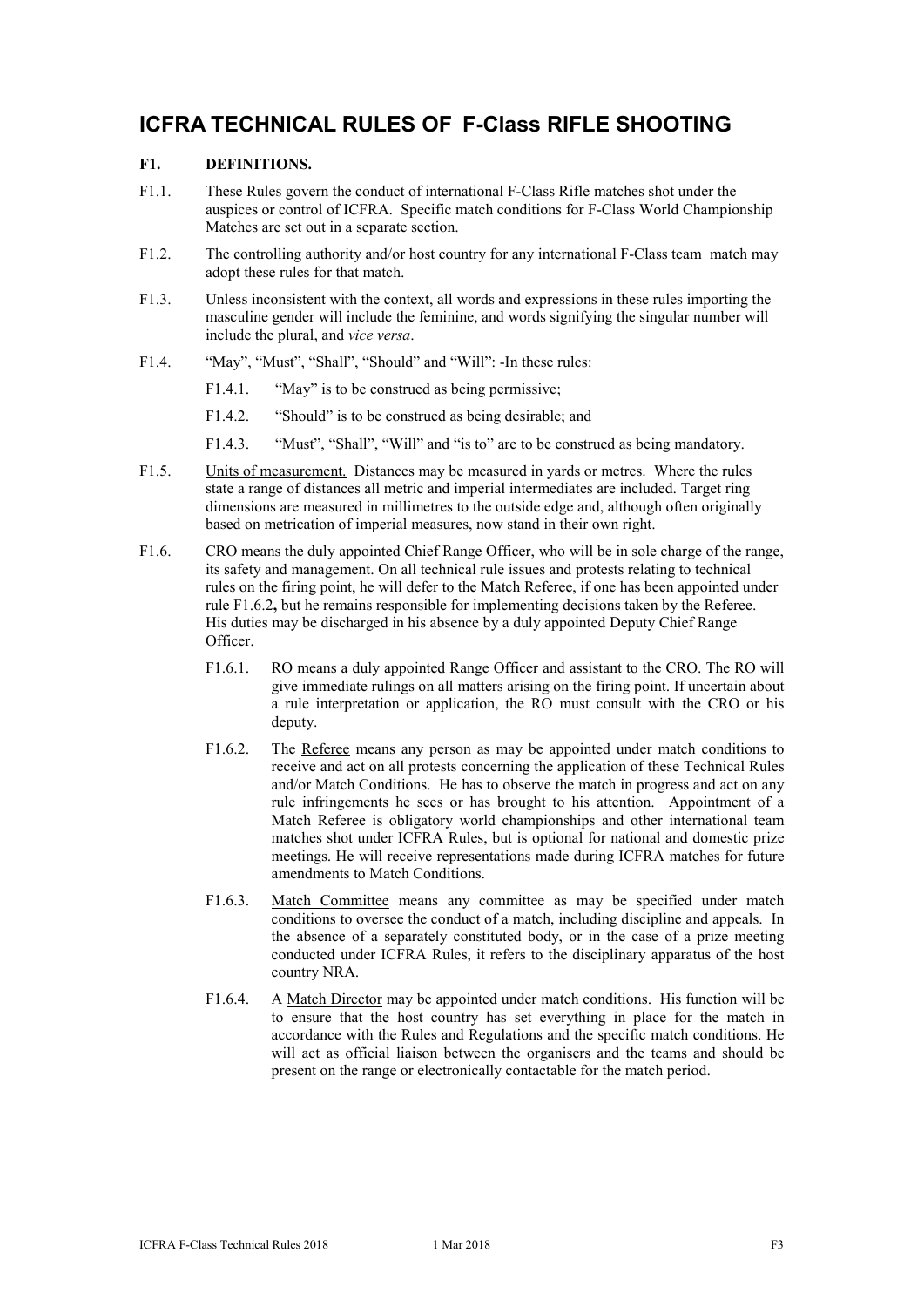- F1.7. The CRO is responsible to the controlling authority for all aspects of safety for the duration of the event. The CRO may summarily prohibit the use of any rifle, ammunition, equipment or shooting procedure which in his opinion is unsafe or being used in an unsafe combination or manner. It is desirable that suitable technical expertise should be available to the CRO in the event of dispute.
- F1.8. Any decision made by the controlling authority or the CRO for reasons of safety or security takes precedence over any other paragraph in these Rules with which it conflicts, as do the legislation and regulations of the host country with regard to the safety, handling, possession, transport, assembly and firing of ammunition and firearms, including those specific to a particular range.
- F1.9. It is the personal responsibility of each competitor to ensure that his rifles, ammunition and other equipment comply with the specifications laid out in these rules. He is also responsible for ensuring that his rifles are safe with the ammunition he will use and will not endanger himself or any other person or property. Any organisation conducting a match under these rules may require the competitor indicate in writing that the ammunition has been tested and found safe in the rifle/s to be used, and/or to indemnify ICFRA and the Match organisers against responsibility for any occurrence should his rifle or ammunition fail. Provision may be made, at a major event, for a pre-check for safety and compliance with these rules of all, or any specified classes, of equipment. At any time during a meeting, a competitor must submit his rifle and/or ammunition for inspection and possible safety testing whenever required.
- F1.10. No competitor may use equipment or shooting methods that provide them with an unfair advantage or put any other competitor at an unfair disadvantage.
- F1.11. The spirit of the F-Class Rules is to encourage innovation, and Match Referees and Committees will bear this philosophy in mind in ruling on issues not covered by these rules.
- F1.12. No competitor will present himself to shoot with his faculties impaired by alcohol or drugs. The Chief Range Officer has the power summarily to prevent any competitor whom he judges for any reason to be in such condition from firing (or continuing to fire)
- F1.13. Changes to Technical Rules and Match Conditions must be complete within 18 months after the conduct of the relevant Match(es):-
	- F1.13.1. *Provided always* that a change necessitated by safety, security or legislative pressures may be considered on the arising of the issue;
	- F1.13.2. *And provided* that restrictions on a host nation for domestic legislative or insurance reasons are promulgated with match entry forms.
- F1.14. In relation to proposals to amend Technical Rules, proposals should be submitted 9 months in advance of the commencement of the World Championship at which the Committee concerned will meet. This is to allow preliminary consideration out of Committee and proper placing on Agendas.
- F1.15. Proposals for changes must be submitted to the Chairman of the ICFRA F-Class Committee with copies to the Secretary General and IRRG Members. Proposals for changes to (only) Match Conditions may alternatively be lodged with the Match Referee as provided in F1.6.2.

[deliberately blank]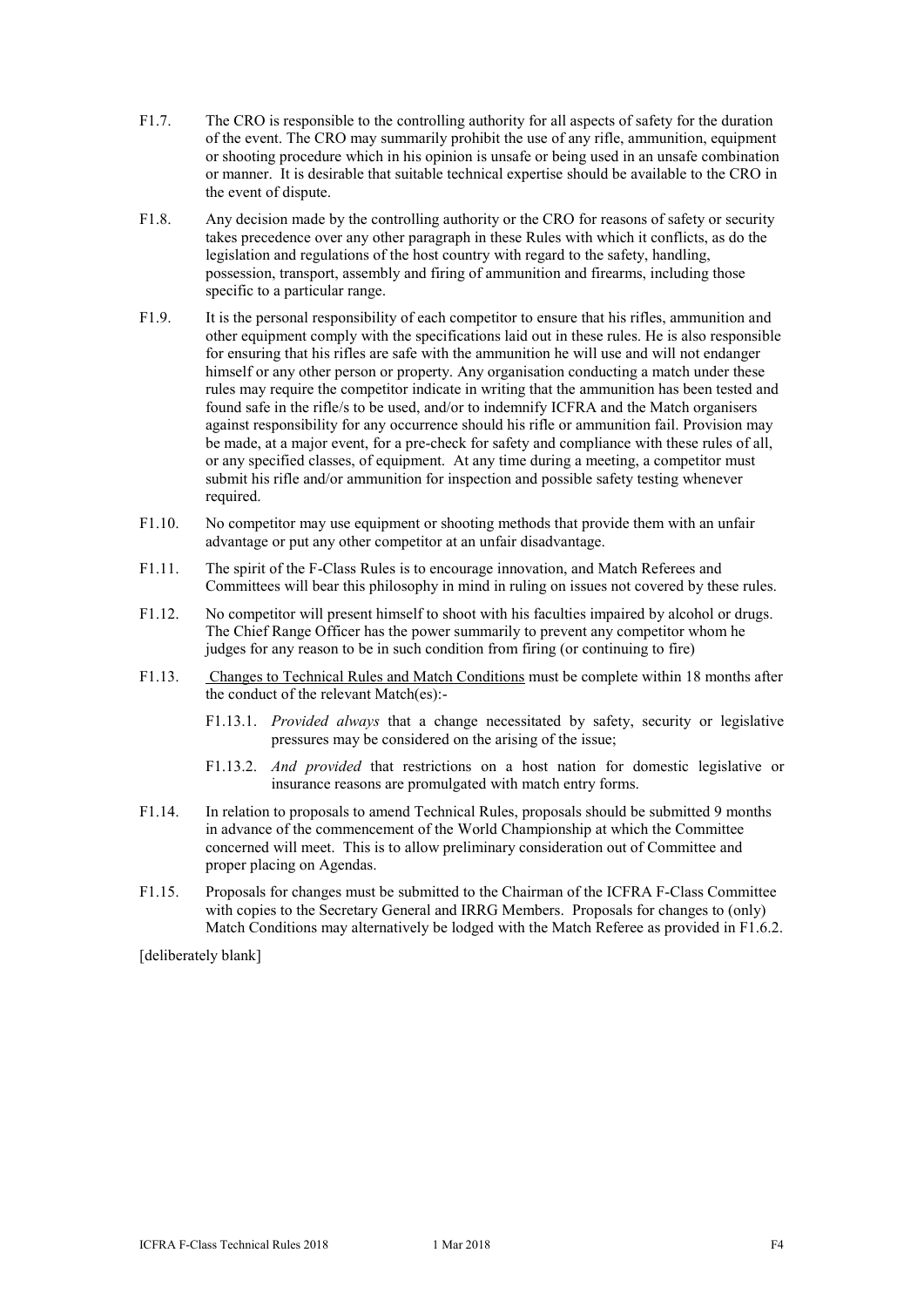#### **F2. TECHNICAL SPECIFICATION of RIFLES and AMMUNITION.**

- F2.1. Two main rifle classes are recognized under F-Class rules, Open and F/TR. The differences are in the calibres, rifle maximum weight and rests allowed.
- F2.2. An 'F' Class Open (F/O) rifle may be of any calibre up to and including 8mm and the overall weight must not exceed 10kg including all attachments (such as, but not limited to, its sights and bipod, if any). NB: An 'attachment' is defined as including any external object (other than the competitor, his sling (if any) and his apparel) which recoils (or partially recoils) with the rifle, or which is clamped, magnetically or viscously held, or in any other way joined to the rifle for each shot, or which even slightly rises with the rifle when vertically lifting the latter from its rest(s). This includes rain protection material as described at F3.2.2.
- F2.3. An F/TR Class rifle is limited to .223 Remington or .308 Winchester calibre chambers or their commercial metrification equivalents. Chamber dimensions must conform to SAAMI or CIP dimensions. Bore, Groove and Throat dimensions may be selected to suit bullets used. Ammunition may be commercially made or hand-loaded as defined in Rule F2.20. There is no restriction on bullet weight. The overall weight must not exceed 8.25kg including all attachments (as defined above) such as, but not limited to, its sights, rain protection material and bipod, if any.
- F2.4. The F/O rifle may be supported by a front rest or bag, which may be fully adjustable for position but may not provide a positive mechanical method for returning the rifle to its point of aim for the previous shot. The area of contact between the front bag and the rifle fore-end will not exceed 76mm x 76mm. The F/O front rest may be employed for either the rifle's fore-end or for the shooter's forward hand. If attached, clamped or held onto the rifle in any way, a front rest must be included in the rifle's overall weight. The front rest may have up to three "feet". Each such "foot" may terminate in a spike, which may be pressed into the ground by up to 50mm (about 2") provided this causes no significant permanent harm or indentation to the firing point.
- F2.5. The F/TR rifle may be supported by an attached bipod which may not provide a positive mechanical method for returning the rifle to its point of aim for the previous shot. Each "foot" may terminate in a single spike, which may be pressed into the ground by up to 50mm (about 2") provided this causes no significant permanent harm or indentation to the firing point. A "ski" facilitating free recoil is also permitted. The rifle or bipod may incorporate an integral mechanism for raising and lowering the fore-end. A sling may be additionally used in conjunction with a bipod.
- F2.6. No portion of the rifle's butt or pistol grip may rest on the ground or on any hard surface.
- F2.7. Either specification of rifle may additionally be supported by a rear bag which may be appropriately shaped but may not be attached, clamped or held onto the rifle in any way, nor may it be placed on or in a mechanically adjustable base. The rear bag may not be joined to the front rest/bipod, nor may it be spiked to the ground.
- F2.8. The contents of front and rear bags will be a dry, finely  $(< 5 \text{ mm})$  divided substance such as, but not limited to sand, gravel, or grain, packed loosely enough so that the bag **must** be visibly deformable on sides and top by pressure of the range officer's fingers.
- F2.9. The use of 'tables' i.e. a single flat solid surface extending under both front rest and rear bag is prohibited. Carpet or similarly flexible matting may be placed under the front rest and rear bag. Separate flat boards and or plates not exceeding the dimensions of the individual rests by two inches on any given side may also be placed under the front rest and rear bag. In the case of a bipod the board or plate may be as wide as necessary to accommodate the bipod at its widest point, but not be more than 12" front to rear. It is not permitted to provide tracks for the guidance of bipod feet nor allow the feet to create them. No levelling screws or protrusions are allowed on these boards or plates. They must be flat on the top and bottom: a hole to facilitate carrying the plate is permissible but it may not be used, whether alone or conjunction with anything else, so as to prevent movement of the plate in the firing point.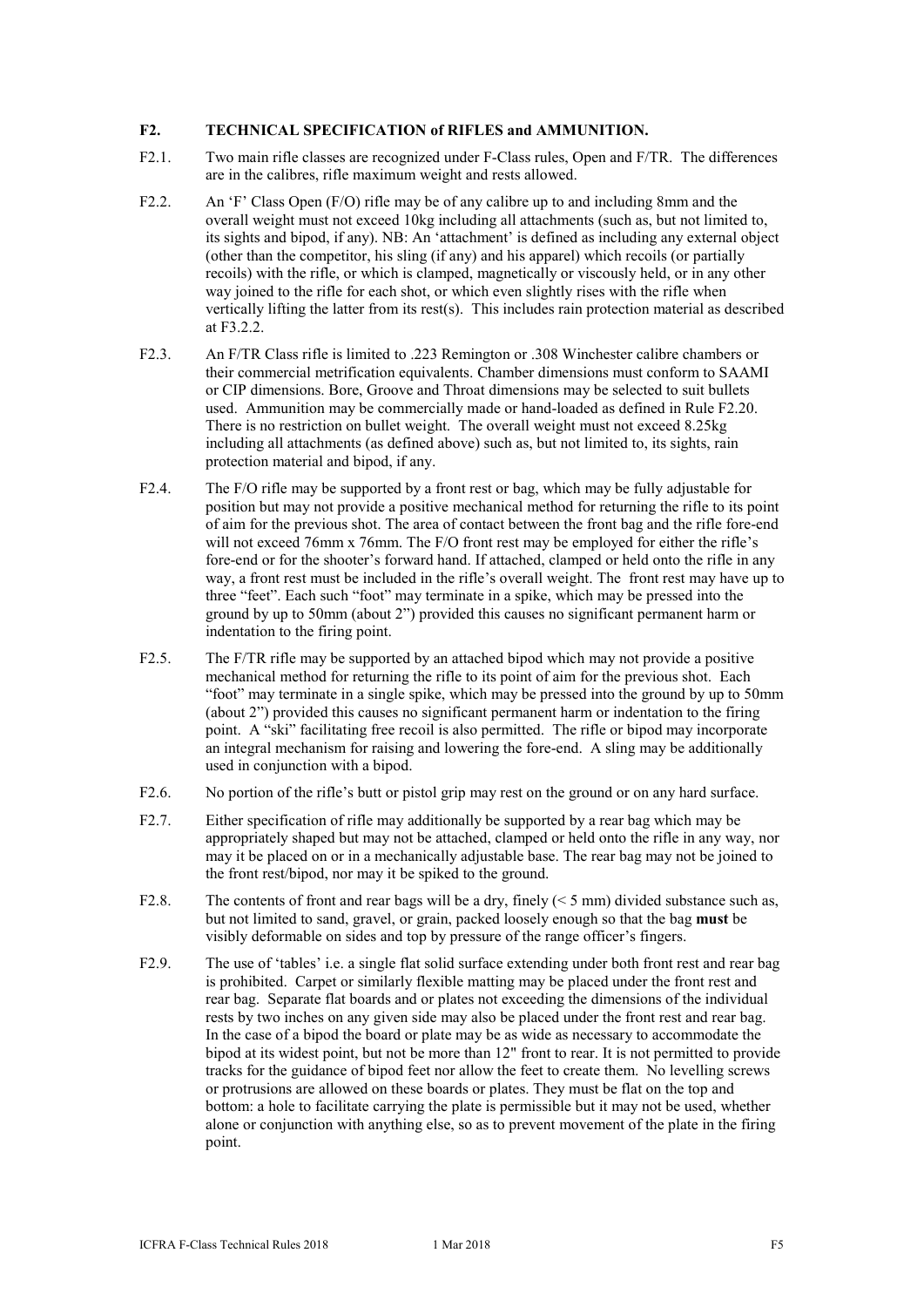- F2.10. Rest or bag may be adjusted after any shot, in order to change the point of aim and/or to compensate for the rifle's recoil having caused such things as rest movement and/or sandbag/beanbag settling.
- F2.11. Triggers will be manually operated: electronic, set or "release" triggers are not permitted.
- F2.12. The weight of the trigger pull is unregulated, but must be safe and conform to the requirements of rule F2.13.
- F2.13. A trigger will be deemed "safe" if the sear engages on each occasion when the bolt is slowly and gently closed three times in succession with the barrel pointing upwards. Any failure will lead to the trigger being deemed "unsafe" and the rifle may not be used pending rectification.
- F2.14. Any Range Officer may at his absolute discretion, or on instruction from the Chief Range Officer, test any trigger prior to a shoot.
- F2.15. Any sights may be used (including telescopic sights).
- F2.16. Barrel extensions of any length may be fitted to mount a foresight or act as counterweight, but will be weighed as part of the rifle and will conform to all safety requirements of the host country. Fixed or moveable barrel tuning weights are permitted.
- F2.17. Magazine: In countries where magazines are legal, a magazine if fitted will not be used except as a loading platform for single rounds.
- F2.18. Muzzle compensators or muzzle brakes are not permitted.
- F2.19. Sound moderators are not permitted.

F2.19.1. Chronographs: not allowed in competition.

- F2.20. Ammunition may be commercial or handloaded but loaded in a manner consistent with the ammunition industry's accepted standards; must be safe to fire in the rifle for which it is intended and must meet in all respects the limitations of any range regulations (e.g. calibre, velocity, muzzle energy etc.). Even if permitted thereunder, prohibited bullets will be those having a core consisting of steel, hardened material, depleted uranium, incendiary or tracer compounds. Also prohibited are bullets of monolithic construction or those having a discarding jacket/sabot.
- F2.21. Ammunition, once chambered, must be capable of being extracted without separation of bullet from case. In the event of a round of ammunition separating, the matter will be treated as a malfunction and will subject to the provisions of rule F8.3.
- F2.22. A host nation may on application permit such modification to the rifle, clothing or equipment of a physically disabled competitor as may assist him to compete on equal terms with other competitors. See also Rule F6.1.

#### **F3. DRESS AND AIDS TO SHOOTING.**

- F3.1. Equipment boxes/bags may be taken onto the firing point provided they do not inconvenience other competitors and are not placed so as to shield the competitor, or his rifle, from wind or rain or sun. The maximum permitted height of such shooting box/bag is 300mm.
- F3.2. Screening. A barrel mirage band is permitted and black or coloured adhesive tape may be applied to the top surface of the barrel. A flexible or rigid cover may be used to prevent dust or rain from getting into the action. More general cover may be provided by a piece of transparent material not exceeding 1 metre square over the scope and action which:-
	- F3.2.1. Does not interfere with the RO's visibility over whether the bolt is open or not,
	- F3.2.2. Is attached to the rifle in such a way as to ensure that the material cannot be blown away by wind or muzzle blast: its weight in included with that of the rifle at F2.2 and F2.3.
	- F3.2.3. Does not interfere with the shooter's partner or his equipment.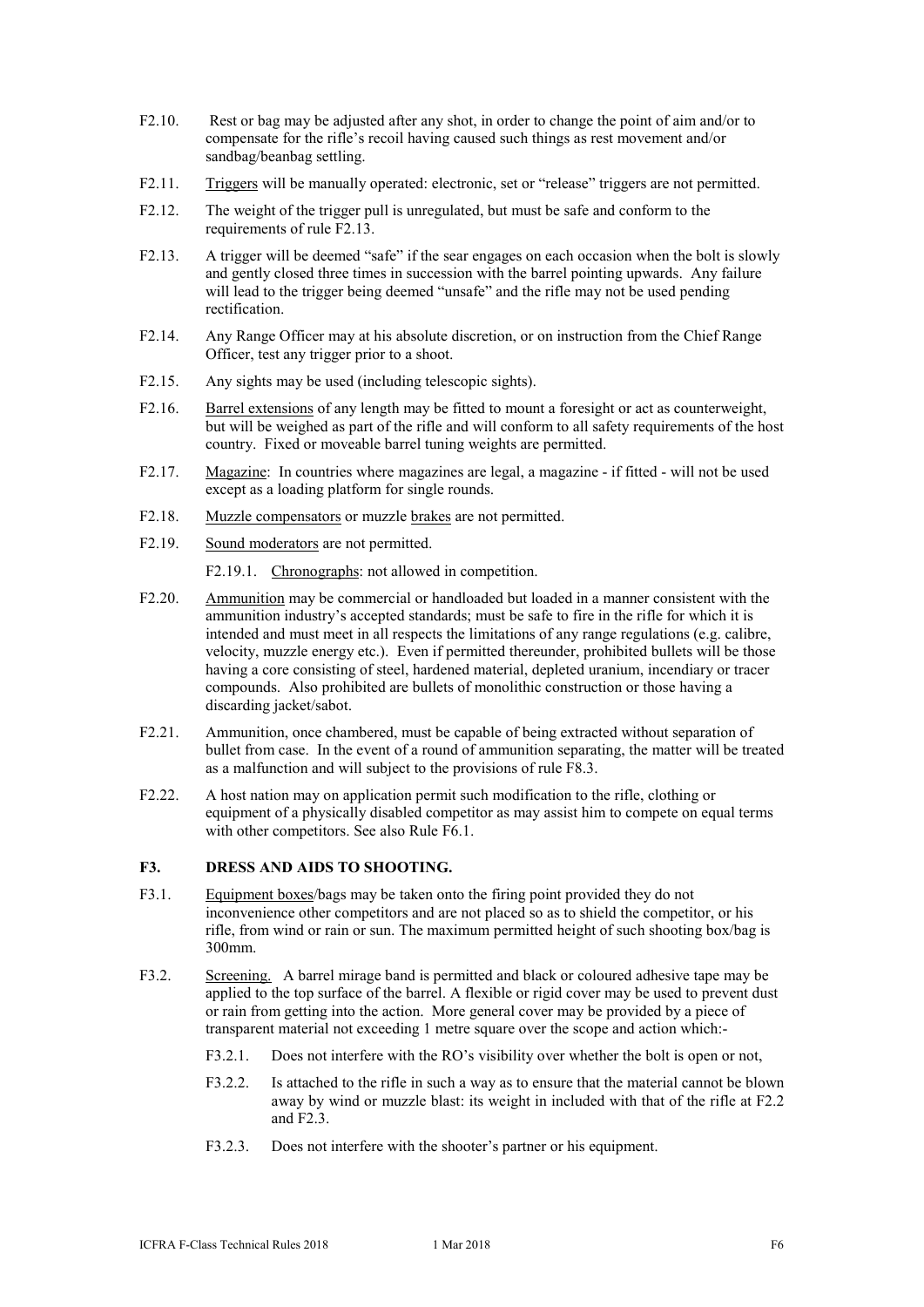- F3.2.4. Personal shooting 'tents' are not permitted, nor are transparent tunnels unattached to the rifle for cover against the weather.
- F3.3. Personal wind indicating or measuring devices of any description are forbidden on the firing point or visible from the firing point. "Wind Correction Tables" in printed form, or as "slide rules" are permitted. National or Team flags, flown at the back of the Team Area are not considered a contravention of this rule.
- F3.4. Any person within the butts, or close enough to the firing range to risk damage to their hearing, must use adequate ear protection (such as ear defenders or ear plugs) at all times when shooting is taking place.

#### **F4. SQUADDING**

- F4.1. Squadding will be done within a structure designed to equalise, so far as is possible, the variable effects of time of day and position on the range over all competitors and within an individual's schedule for the match or series of matches as the case may be. The same considerations apply to the squadding of teams.
- F4.2. Competitors in individual competitions may be squadded to shoot singly, or in groups of two or three occupying one target simultaneously according to the standing practice of the host country, unless match conditions state otherwise. (See Section F.13).
- F4.3. It is permissible to use a "seeded" squadding for the final of a major championship shot in stages *either* for presentational purposes *or* to ensure leading contenders are together and are subject to similar weather while not being at an advantage over others. Any seeded squadding method must be pre-approved by the Match Committee.

#### **F5. TARGETS.**

- F5.1. Targets will be as specified in the conditions of competition. World Records may only be set during World Championships on the targets specified for the World Championships.
- F5.2. Specifications for the ICFRA International F-Class Targets (IIFT) are laid out at ANNEX B. These will be used for all team and individual world championships, and other international team matches shot under ICFRA Rules.

#### **F6. CONDUCT OF SHOOTING.**

- F6.1. Fullbore F-Class events the prone position only must be used, unless special provisions exist in the match conditions for disabled competitors and where range safety regulations so permit. The bipod legs or the rear leg/legs of a front rest must be behind, but (taking into account the condition of the firing point) as close as possible to the line or row of numbers defining the forward edge of the firing point. The muzzle of the rifle MUST protrude over the forward edge as defined, and must be well forward of the ears of neighboring competitors. While the shooter must present himself to the rifle in the normal prone position it is not a requirement for the butt plate to be placed in the shoulder.
- F6.2. A competitor may not screen himself or his rifle from the sun or weather while shooting, except as provided in rule F3.2. For team matches see Section F14. "While shooting" means "from the moment of presenting the rifle for his first (sighting) shot until after the discharge of his last shot to count excepting only periods when the target is unavailable by virtue of a (C)RO " cease fire" or a target malfunction notified from the butts."
- F6.3. When on the firing point a competitor must comply with all orders given by the CRO or by any assistant acting under his orders.
- F6.4. No competitor may move himself or his equipment forward onto the firing point until authorised to do so by the CRO. In all competitions the CRO will allow a minimum of five minutes between calling competitors forward and giving the order to commence firing.
- F6.5. Firing may be suspended temporarily by order of the Chief Range Officer, if in his opinion the weather makes such suspension necessary; or for safety reasons. (Shooting *MUST* be suspended in the case of lightning). Firing will be resumed as soon as possible, at the CRO's discretion. Rule F6.6. applies.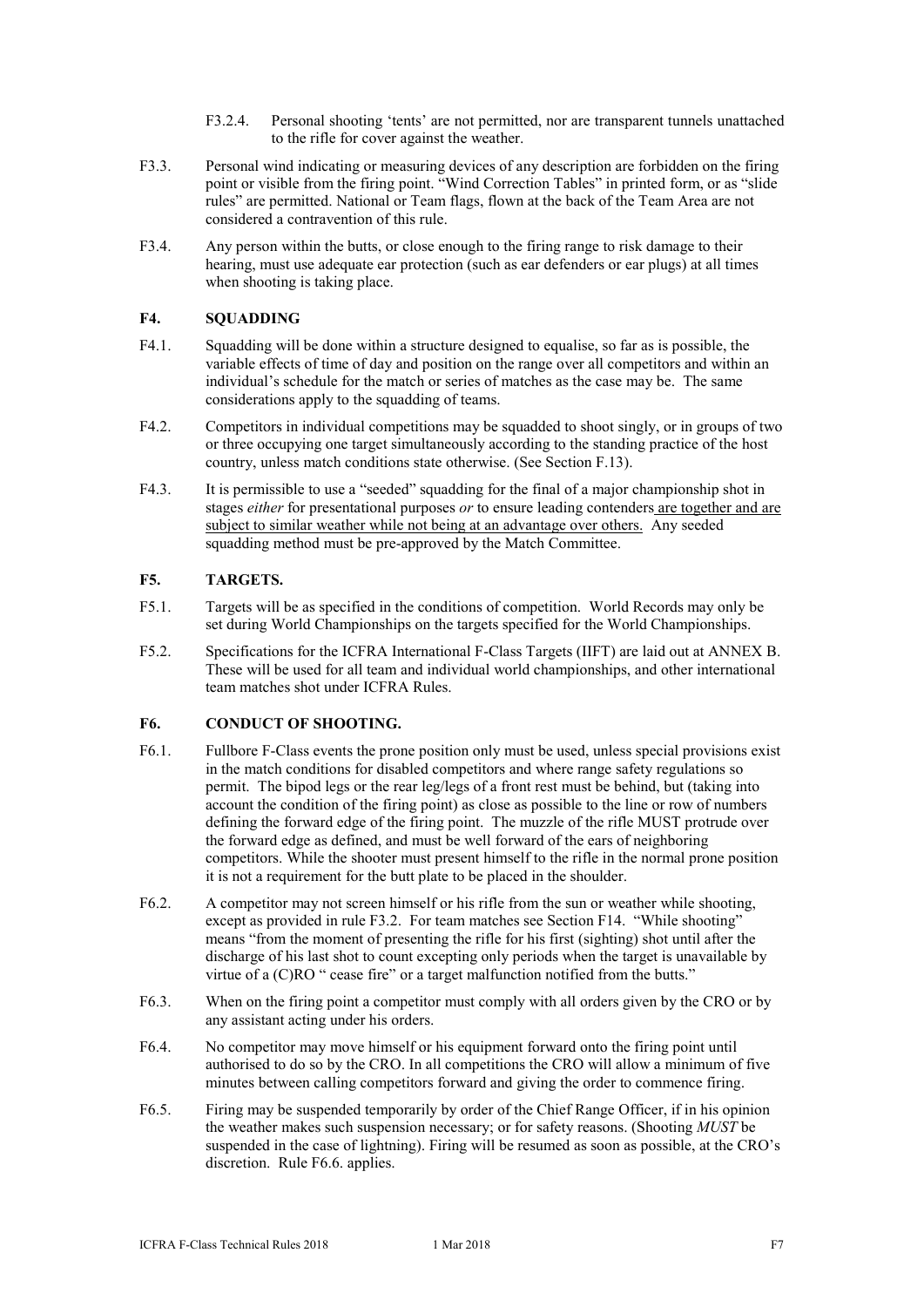- F6.6. If a competitor's firing, through no fault of his own, has been interrupted in the opinion of the CRO for five minutes or more, the competitor may, after notifying the register keeper, fire one non-convertible sighting shot before resuming. In team shooting the sighting shot is NOT transferable to another team member.
- F6.7. The CRO may transfer a competitor to another target in the same detail, either before he begins to shoot or if the target breaks down. If the competitor has fired one or more shots (whether sighting or to count), he will be entitled to an optional, non-convertible sighter before resuming exactly where he left off. Squads shooting 'single string' may be redistributed to other targets at the RO's discretion.
- F6.8. **Coaching.** In individual competitions, competitors whilst on the firing point, may spot for each other but must NOT give or willingly receive any information or advice in the nature of wind coaching whether from a fellow shooter on the same target or from any third party. No personal electronic device(s) may be taken to the firing point except timers and electronic earmuffs (which must NOT be able to receive wireless transmissions). Electronic equipment provided by the organisers, or explicitly permitted by them, for the purposes of electronic targetry or spectator information systems are permitted, as are implanted medical devices. Where wireless personal devices are explicitly permitted for the receipt and display of electronic target information, the screens of such devices are liable to view by the Register Keeper or a Range Officer on demand and at any time.
	- F6.8.1. It is NOT regarded as coaching to assist a competitor to obtain his first hit on the target, nor to spot for a strike for a shot following a 'miss' though NO advice may be given after the first hit has been obtained. It is permissible, providing only minimal delay is incurred, to make enquiry of a marker as to the position of a strike on the butt stop: but this is at the shooter's own risk.
	- F6.8.2. If an allegation of receipt of unauthorised coaching is made during a shoot, and is contested, the CRO or Referee will allow the individual (or team) to continue 'under protest' until the Match Committee can meet. This Meeting must take place at the first possible opportunity.
- F6.9. The following only are allowed both within the Competitors' Area and or on the firing points (see Annex A):
	- F6.9.1. Staff on range duty,
	- F6.9.2. Competitors required for firing or otherwise taking part in the competition,
	- F6.9.3. Persons authorised to assist in the conduct of the competition,
	- F6.9.4. Officially accredited team members and reserves in accordance with the conditions of the match being shot,

The following are allowed within the Competitors' Area but are not allowed onto the firing point without the prior permission of the CRO:

- F6.9.5. VIPs and others with 'Field of Play' accreditation, escorted on behalf of the CRO.
- F6.9.6. Officially accredited Media Representatives, who will be subject to rule F6.10 and all appropriate safety limitations.
- F6.10. No person is allowed to make any noise or disturbance likely to affect a competitor. The RO may have any person infringing this regulation removed from the vicinity of the firing point.
- F6.11. "Retirement". A competitor 'retires' when he voluntarily ceases to fire before being required to do so by the rules or conditions of the competition. When a competitor retires from an individual competition he will not be allowed to resume firing at that distance but will be allowed to count the score that he has actually made. Retirement at one distance of the competition does not debar a competitor from firing at any subsequent distance(s). The competitor must notify the RO of his intention, and must hand in his scorecard suitably endorsed. Unless retiring due to some unforeseen emergency, the competitor must discharge his register keeping duties or, if squadded in threes, he may, with RO's approval, switch scorecards so that the other two can act as register keeper for one another.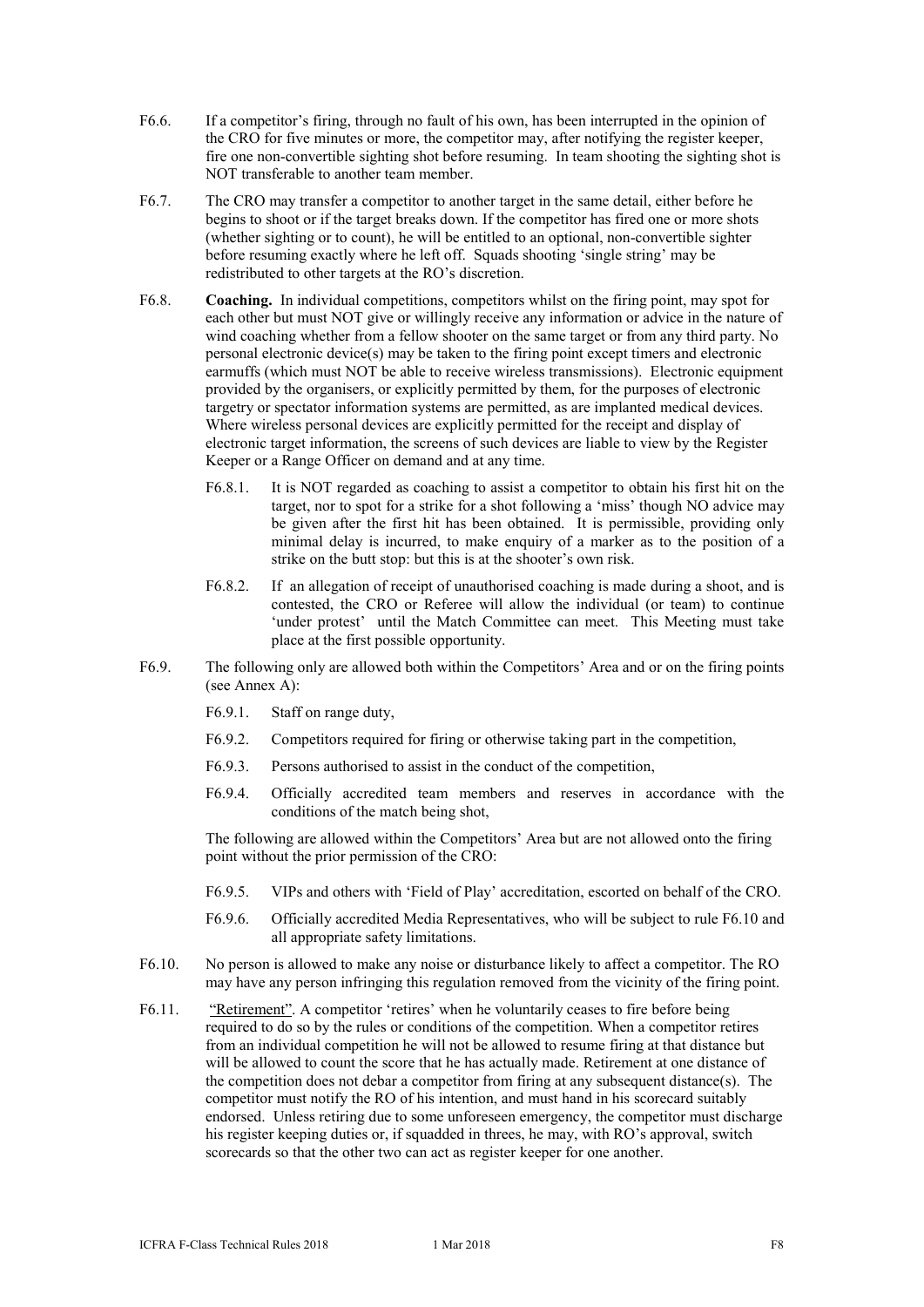F6.12. It is permissible for organisers to provide temporary or (if range conformation allows) permanent shelter for firers. This may only be provided if ALL shooters receive shelter for all details at the distance in question; and provided that there are no adverse implications for range or shooter safety. Whether or not shelter is provided, Rule F6.2 continues to apply. In providing such shelter organisers should ensure as far as possible that an artificial 'wind break' for upwind shooters is not created. Individual shooters or teams may not take up objects, such as umbrellas, onto the firing point for the provision of shelter for shooters, but see also F14.18.

#### **F7. SAFETY PRECAUTIONS.**

- F7.1. Competitors MUST ensure the safety of their Rifle and ammunition. The CRO or his staff must investigate the cause of difficult opening or closing of the bolt or cartridge extraction, blown primers, blow-back, case separation or splitting or any other signs of excess pressure.
- F7.2. A competitor MUST:-
	- F7.2.1. stop firing immediately if he suspects that the ammunition he is using is producing dangerous pressures in his firearm.
	- F7.2.2. draw the attention of the Range Officer to the continued use of apparently dangerous ammunition by any competitor including himself. The cumulative effect of cartridges producing excessive pressures can lead to firearm failure even in cases where one or more rounds have been discharged without apparent damage or danger.
- F7.3. At all times, the RO MUST, if he sees or has brought to his attention a competitor having difficulty because his ammunition is producing signs of excessive pressure or for any other reason, order the firer to cease firing temporarily and immediately report the matter to the Chief Range Officer and to the Match Referee (if one has been appointed). The CRO, or the RO at his direction, will:-
	- F7.3.1. Ensure that the competitor does not inconvenience or endanger others, by making him wait until others on his target (if any) have completed their shoots;
	- F7.3.2. Examine the competitor's fired cartridge cases for signs of high pressures. If the cases show the signs of excessive pressure, the CRO must not allow the competitor to fire again unless he changes his ammunition. This does not preclude the CRO authorising completion of the shoot with safe equipment or ammunition. Changes of rifle are also governed by Rule F8.1.
- F7.4. All rifles, whether in bags/cases or not, must at all times and in all places on the range be carried in "safe condition". Dependent on the host country regulations, this can either be with bolt removed or by displaying an 'Empty Chamber Indicator' ("ECI", often called a breech flag) inserted (or both). An ECI MUST be of sufficient length to penetrate at least 20mm into the chamber and of overall length appropriate to the action.
- F7.5. No rifle may be loaded or fired until the CRO has given the order to load and carry on. Any RO may give an order to cease firing at any time for any safety-related reason. If any person on the range considers that there is a potential or actual breach of safety which urgently requires all competitors to stop firing he will immediately give the order "cease fire, cease fire". All competitors must immediately stop firing, take their finger off the trigger, unload or refrain from loading (as the case may be), and await further instructions. No-one may move off the firing point. The person ordering the stop, if not himself the Range Officer (RO), must immediately explain his action to the RO so that the RO may take effective control of the situation.
- F7.6. Neither aiming nor dry firing an unloaded rifle is allowed except when in the firing position on the firing point, and then only with the (C)RO's permission if it would be in all respects safe actually to fire, and provided it causes no delay.
- F7.7. A competitor who, whilst on the firing point, accidentally discharges his rifle will not be allowed to repeat his shot and the shot will be recorded as a miss. He may be considered to have acted in a dangerous manner under rule F19.5.4 if applicable.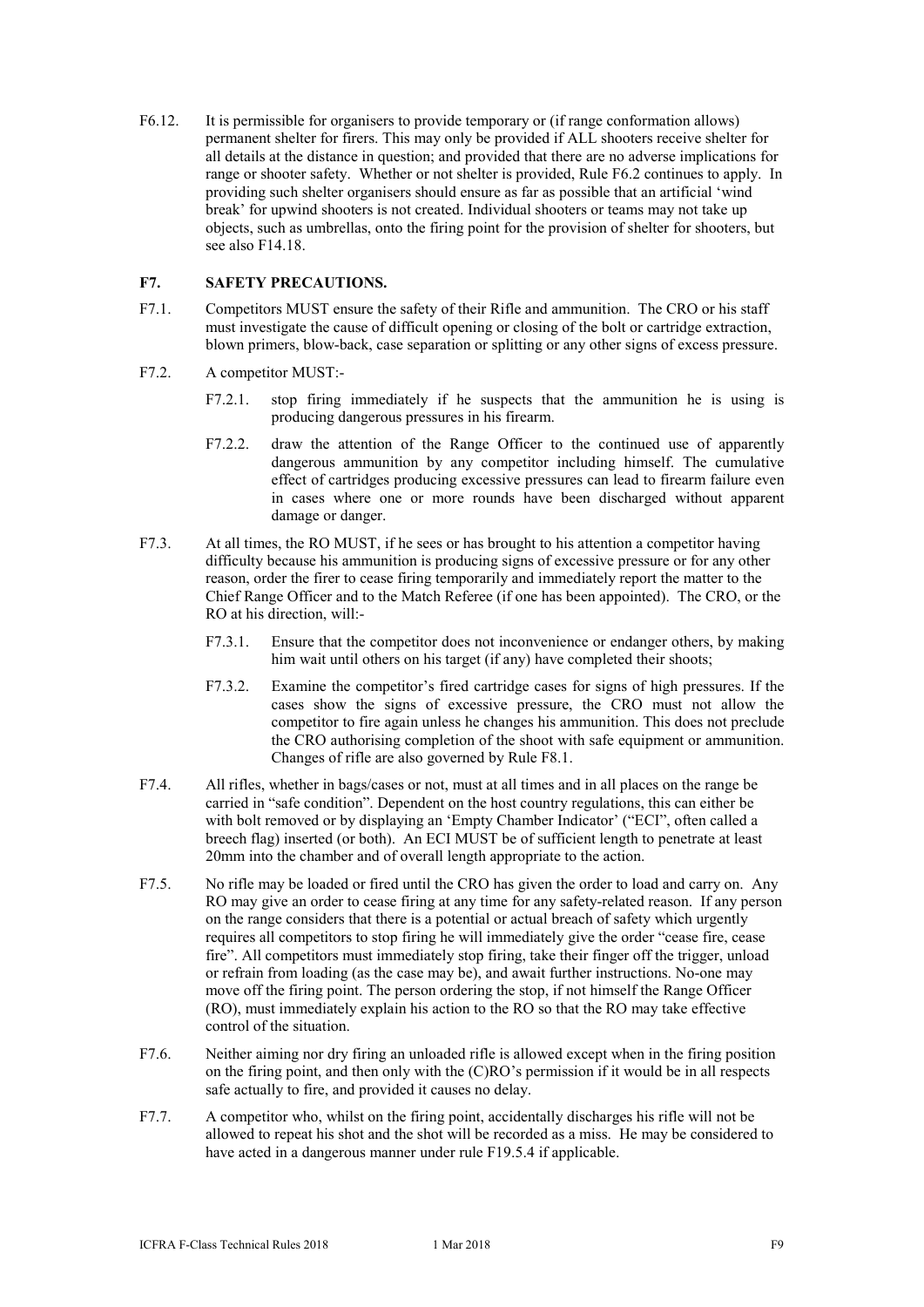- F7.8. Any competitor acting in a dangerous manner will be forbidden to fire until the CRO is satisfied that he will no longer act in a dangerous manner.
- F7.9. The rifle of every competitor must be inspected by the competitor's register keeper immediately after firing at every distance in accordance with rule F 10.7. A competitor who fails to present his rifle for inspection whether called on to do so or not, may be considered as "acting in a way that might prove dangerous".
- F7.10. If a live round is jammed in a rifle chamber, but the bolt can be removed, the competitor must leave the rifle pointed towards the butts and call for the RO to arrange for the removal of the cartridge. Under no circumstances should an attempt be made to remove the round with a cleaning rod. After removal of the cartridge, the competitor will be permitted to continue his shoot. If the action locks on a live round and the bolt cannot be removed, the rifle must be left on the firing point, pointed towards the targets, until the range is clear. An armourer must then be called to make the rifle safe. A cartridge extractor, cleaning rod or other means may be used to extract a **spent** cartridge case, either by the shooter or some other person, with minimum disturbance to neighbouring competitors.
- F7.11. In the event of more than one failure under rule F7.1 or a need repeatedly to artificially extract spent cases, the Range Officer must consider the possibility (among others) of the use of unsafe ammunition as provided for under Rules F7.2. and F7.3.
- F7.12. If a misfire occurs, the competitor should be aware of the possible danger of a hang-fire. The RO must be called immediately, whilst the rifle remains pointed towards the targets. After waiting at least 30 seconds, the competitor may then turn the rifle on its side, so that the loading port faces the ground, and open the bolt. The competitor must ensure that his fingers and all other parts of his body are not behind the bolt. It is the responsibility of the RO to ensure that no one is standing behind, should the bolt be blown out. On no account must a round that has misfired be reloaded into the rifle.

#### **F8. RIFLES and AMMUNITION – MISHAPS and TESTING.**

- F8.1. During the course of a Team or Individual Match, a competitor may not change his rifle unless it (or its sight) becomes unsafe or unserviceable and only if the RO or Referee verifies this to be so. Deteriorating grouping ability of the rifle due to barrel fouling or any other non visible cause will not be considered a malfunction.
	- F8.1.1. In F(O) class the rifle may be replaced by another of any calibre allowed under rule F2.2 or the same calibre but different chamber.
	- F8.1.2. In F(TR) a switch to the other permitted calibre (.223 REM or .308WIN) is allowed
	- F8.1.3. If the switch occurs after the first shot to count in a string of shots, a further sighter is NOT permitted.

A reserve, if called upon to shoot, may use his rifle (of whatever calibre). A reserve may ONLY be called on to shoot should a Team Member be physically unable to shoot and not in respect of his equipment failing: see F14.13.

- F8.2. A shot has not been fired until the striker has functioned and the bullet has left the barrel. If a bullet exits the muzzle, it will, for scoring purposes, be considered as a shot properly fired, unless the shot has been discharged deliberately for safety reasons at the request of the RO or other Range official.
- F8.3. If a shooter suffers a malfunction (which includes separation of a round) when shooting as a pair he must pass his turn to his partner after 45 seconds from the (re)raising of the target. He may do so only once and if after 90 seconds he is unable to take his turn Rule F8.4 will apply. The consequent single-string firing by his partner and by himself on resumption will be conducted:-
	- F8.3.1. If on electronic targets, with the standard delay applicable to single string, if any, or
	- F8.3.2. If on manually marked targets with a *minimum* frequency of one shot on each 30 second period.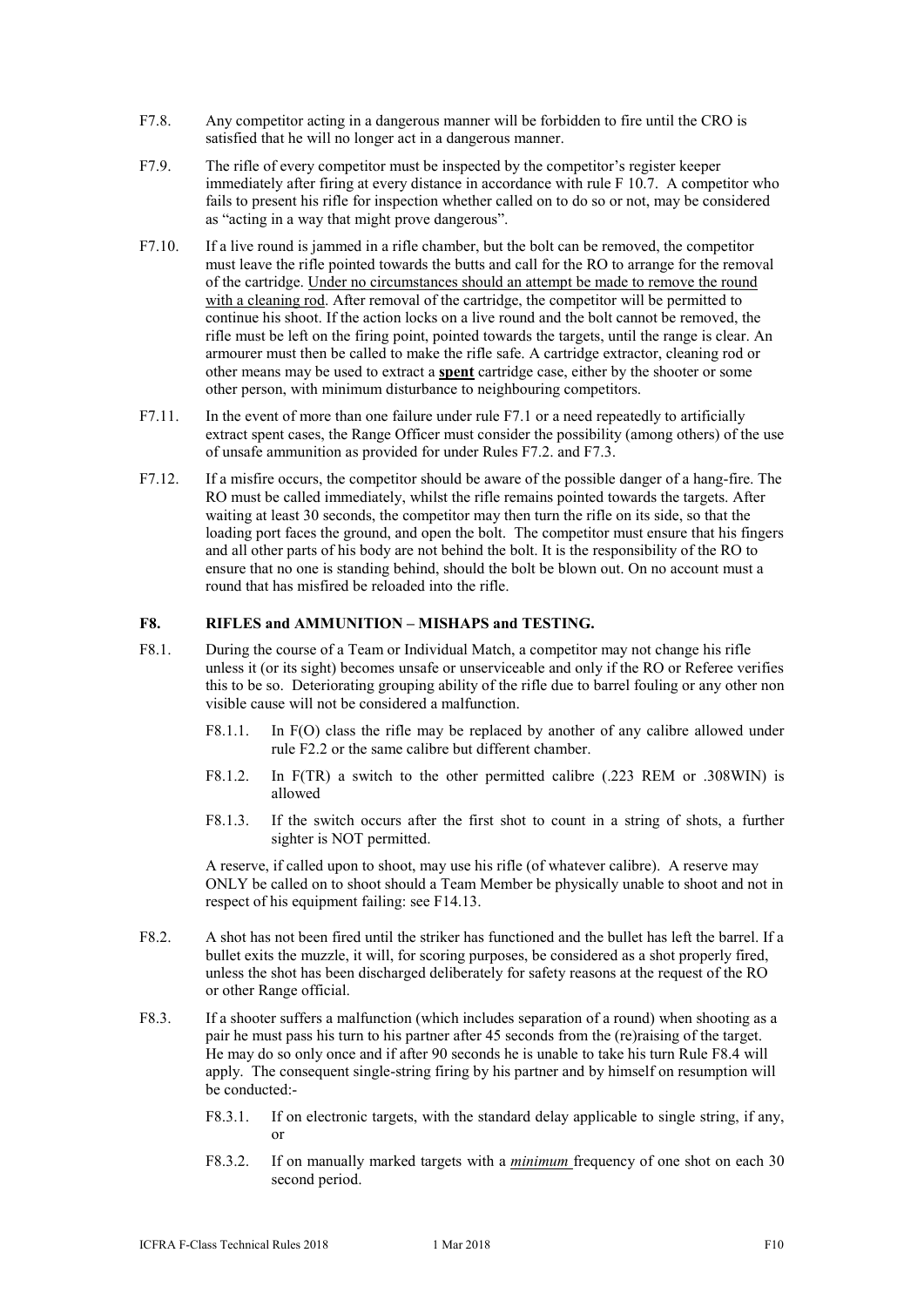- F8.4. The CRO or RO, if satisfied that it can be done with safety, may permit a competitor to leave the firing point to rectify a mishap to his rifle, or to change his ammunition in accordance with rule F7.3.2 and complete his shoot within the period of his detail or time available to his squad in single-string shooting, once the other competitors on his target have completed their shoot (or as the CRO) may direct. An additional sighter will not be permitted. In single string shooting the time elapsed at the moment of rifle failure should be noted, and the shooter will have the balance of time remaining to him in which to fire his remaining shots. No extension will be given to a Team's allotted time in team shooting.
- F8.5. A competitor who suffers a malfunction to his rifle which cannot be rectified on or behind the firing point may, if timings and target availability permit, be re-squadded. This is at the absolute discretion of the CRO. The competitor's score to date will stand, and he will be permitted one optional non convertible sighter.
- F8.6. A RO may at his sole discretion (or in accordance with the CRO's direction) test any trigger of any competitor's rifle immediately prior to him shooting or following a rectification under rule F8.4 above, or following a shoot before the scorecard has been accepted.
- F8.7. Before testing, both the competitor and the RO must check to see that the rifle is unloaded.
- F8.8. All trigger tests are to be made by a RO or, under his supervision, by the competitor or some other person delegated by the RO or requested by the competitor. A shooter must be permitted to conduct the test under supervision if he so requests: but the RO has the subsequent right himself also to test if not satisfied. The format of the test is given at rule F2.13.

#### **F9. SIGHTING SHOTS and CONVERTIBLE SIGHTING SHOTS.**

- F9.1. Sighting shots will be fired in accordance with the conditions of the match. The ICFRA standard is two convertible sighting shots at every distance of the match, both for individual and team competitions. The standard for tie shoots is two sighters excepting only if 'extra tie shots' are being fired immediately upon completion of the initial shoot in accordance with match conditions, when there will be none.
- F9.2. A competitor who cannot tell the position of a convertible sighting shot, owing to the display of two (or more) spotting discs, may elect to accept the one of higher value or, alternatively, may request permission from the RO to repeat the shot, which, if originally convertible remains convertible. If he does so, the RO will declare the previous shots on the target null and void. If any other shot is known to be a shot out of turn by another competitor squadded on the same target, that competitor will have no relief, and the value will be as in Rule F11.3. In respect of a non-convertible sighter, the shooter may carry on regardless or request permission from the RO to repeat the shot.
- F9.3. After a competitor has fired his second (or only if match conditions specify one) sighting shot, he may elect to count the sole sighting shot, or the second sighting shot, or both when there have been two, in his score. He must declare his intention to his register keeper BEFORE any further shot is fired by him. In the absence of such declaration, he will be deemed NOT to have converted his sighting shots. The register keeper is to acknowledge any conversions.
- F9.4. Except as provided at F9.1 above or F11.1 below, all extra sighting shots provided for in these rules are optional and non convertible. Unless a competitor declares *before* shooting his shot, that he is taking a permitted extra sighter, he will be deemed to have fired 'on score'.
- F9.5. If 'blow-off' shots are called for under Match Conditions and can safely be provided, they are to be fired as aimed shots into the stop butt, the rifle having previously been safely loaded. They will be conducted under the control of the (C)RO and no targets should be displayed.
- F9.6. In the event of a break in shooting taking place after a shooter has fired his first convertible sighter of two, his non-convertible extra sighter remains non-convertible, but the original sighter retains its convertible status.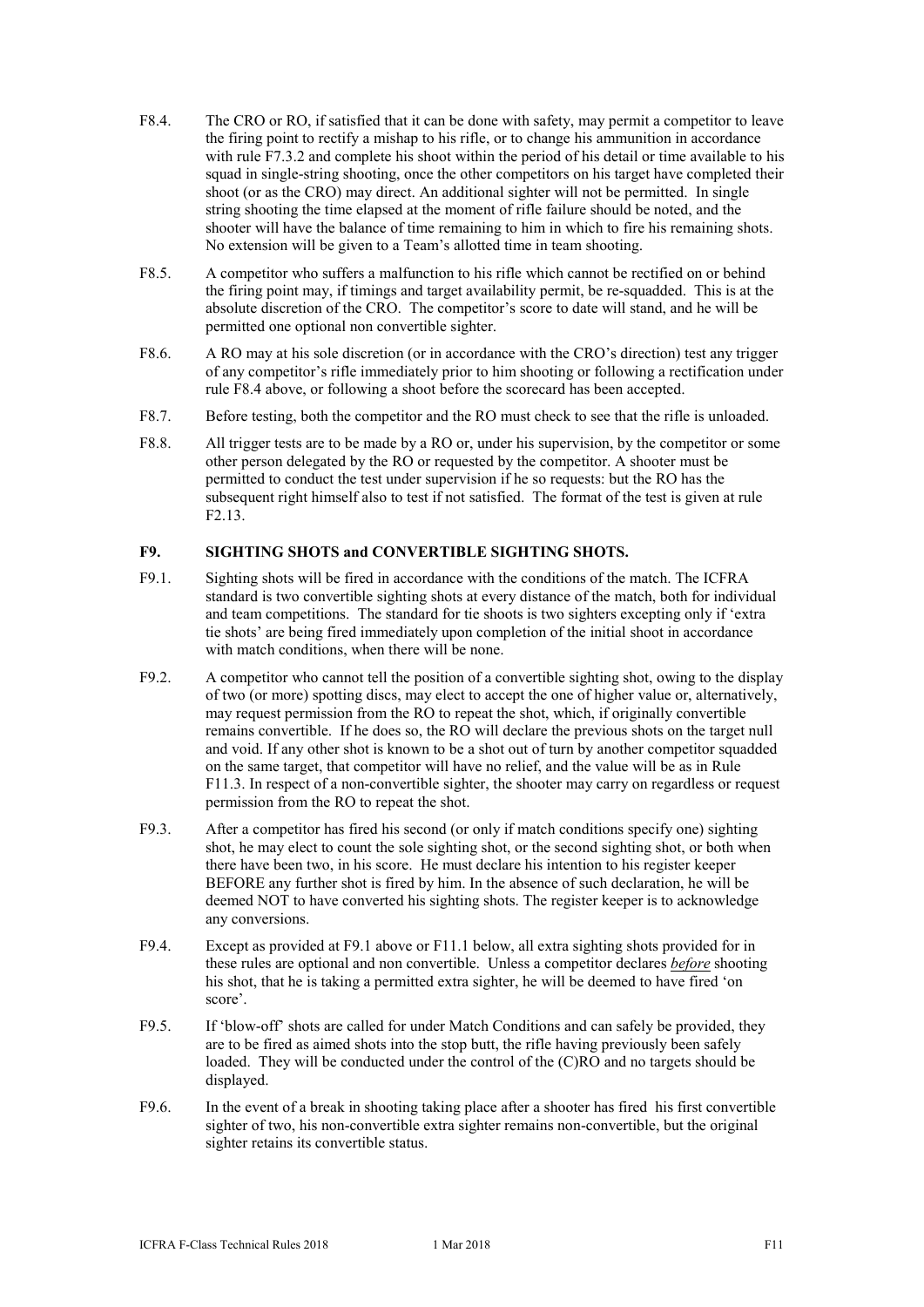#### **F10. REGISTER KEEPING.**

- F10.1. In individual competitions, competitors squadded in pairs or threes will exchange scorecards and each will act as register keeper for the competitor firing immediately after him. In the case of a competitor firing by himself despite pairs or threes being in use, the RO must detail a register keeper. Arrangements for competitors shooting in single string will be in accordance with Section F13.
- F10.2. Every register keeper must use either the telescopic sight of his rifle (if appropriate) or a spotting telescope or binoculars powerful enough to clearly see the lines dividing the scoring areas on the target.
- F10.3. For each shot, the register keeper must first confirm that the spotting disc agrees with the value signalled. He must then call out the result, loudly and clearly, giving the target number, (or the competitor's name), followed by the shot number, the colloquial name for the scoring zone, and the points value. e.g. "Mr. Smith, third to count, bull(seye), five", or the equivalent in the local vernacular. If the spotting disc disagrees unmistakably with the value signalled, the competitor or the register keeper must at once inform the RO who will ascertain the value of the shot.
- F10.4. If the competitor decides to convert one or both sighting shots, the value/s must be struck through with a diagonal line and transferred to the boxes for the first, or first and second, counting shot(s) as the case may be. Any scoring spaces left blank, crossed through or written "C" will count zero: only the shots recorded in the scoring boxes will be counted. Examples are:-

| $\sqrt{\parallel V \parallel V \parallel 5 \parallel V \parallel 5 \parallel 4 \parallel V \parallel V \parallel 5 \parallel 4 \parallel 5 \parallel 48.4}$<br>V   4    V   V   5   5   4   V   V   5   4   5    48.4 |  |  |  |  |  |  |  |
|-----------------------------------------------------------------------------------------------------------------------------------------------------------------------------------------------------------------------|--|--|--|--|--|--|--|
|                                                                                                                                                                                                                       |  |  |  |  |  |  |  |
|                                                                                                                                                                                                                       |  |  |  |  |  |  |  |

(Line 1: both converted, Line 2: only second sighter converted, Line 3: Neither sighter converted).

- F10.5. The competitor must pay attention to the scores called out by the register keeper and immediately bring any error to the attention of the register keeper.
- F10.6. On completion of the shoot, the register keeper must record and call out the total score for that distance, including the number of V-Bulls. A decimal point must be used to separate the score and the number of Vs (e.g.  $48.4$ ). At the final distance of a match, he must also enter and call out the total score and total number of Vs. After conducting the safety check outlined in Rule F10.7 he must then sign the scorecard and complete any other required details.
- F10.7. Before handing the card to the competitor for checking and signature, the register keeper must visually confirm that the competitor's rifle is safe. The bolt should if possible be removed to allow the register keeper to look down the barrel from the breech end. Once this is done, the competitor must either leave the bolt out, or replace it with an ECI (breech flag) inserted into the chamber (or both), according to the local rules. The register keeper will then certify the rifle as safe in the space provided on the competitor's scorecard. The competitor must check and initial his card as having been correctly filled in (see Rule F10.10). It is the responsibility of the competitor to hand his card to the RO or to some other person detailed by the RO immediately on completion of his shoot. If a competitor leaves the firing point with an "unsafe" rifle, both he and his register keeper are liable to be penalised.
- F10.8. Any alteration of a score must be initialled by the register keeper. The RO must verify all such alterations with the register keeper. No erasure is permitted on any score card. Errors must be corrected by striking them out, writing in the correct values, with the scorer initialling the changes.
- F10.9. Where a target with a bullseve value of 10 (or 6) is in use, a miss must be entered on the scorecard as the letter "M". This is to avoid the danger of a 0 being fraudulently altered to a 10 (or a 6, as the case may be).
- F10.10. Any objections to the score entered on the competitor's scorecard must be made by the competitor on the firing point at the time. No competitor has the right to object at any subsequent time.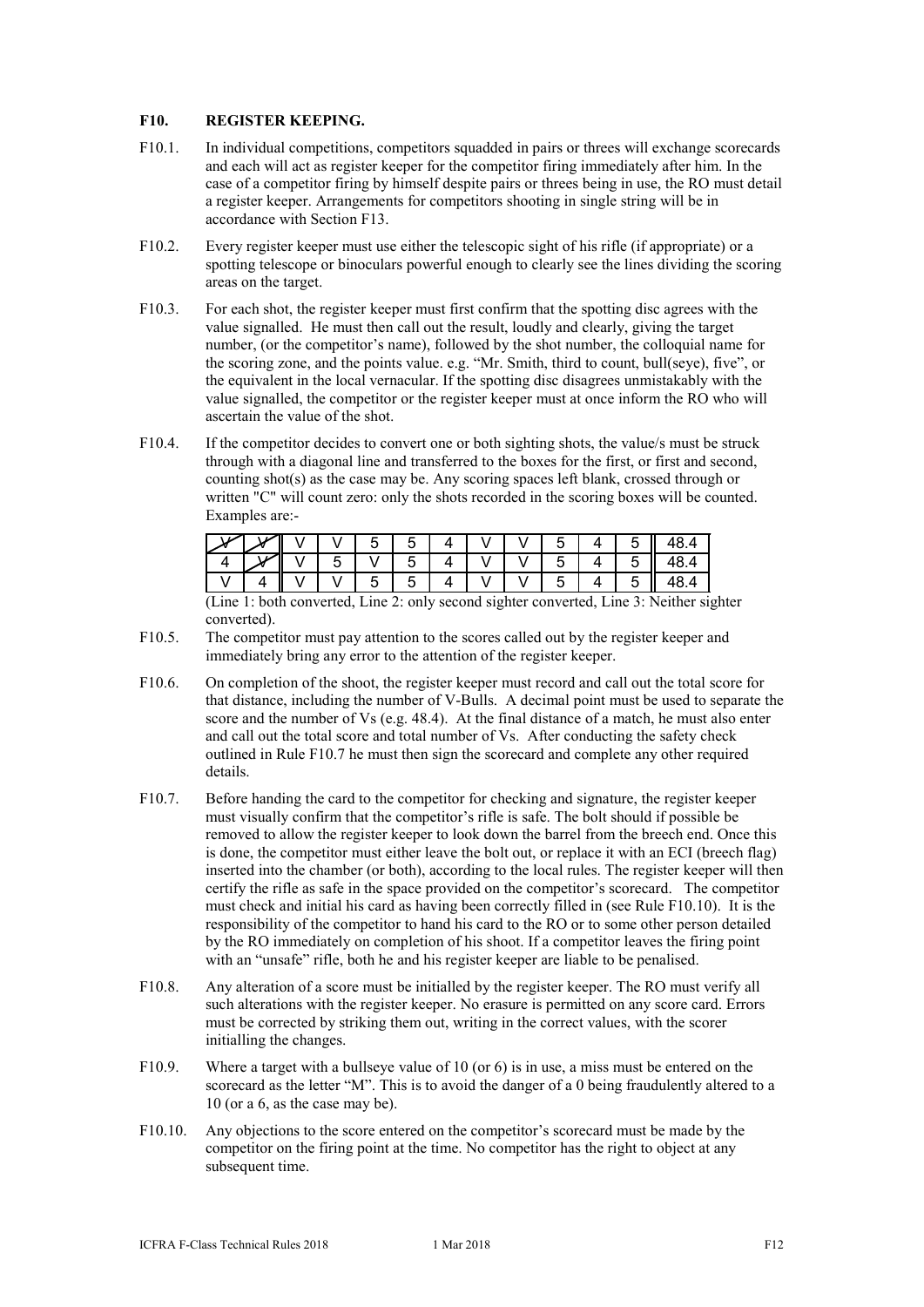- F10.11. The register keeper is responsible for ensuring that all scores are completed in ink. Pencil is not allowed, except when shooting in the rain.
- F10.12. Where Electronic Targets are in use Register Keepers are still to be provided/detailed, a manual record must still be kept in accordance with all the above provisions. The Register Keeper (or a Range Officer) alone has the right to reset (or supervise the reset of) the scoring monitor after completion of a shoot and will do so ONLY after the score has been agreed and signed for. Where competitors are shooting singly, the Register Keeper will initiate and as far as possible resolve shooting queries such as unexpected shots appearing or unexplained misses. He will work with the Range Officer as necessary. The scorecard should be carefully endorsed where a competitor's score differs from the nominal electronic record (e.g. by the arrival of a cross-shot or a shot out of turn). In ALL such cases the manual scorecard will have primacy in determining scores and outcomes.

#### **F11. TARGET IRREGULARITIES.**

- F11.1. If at the moment at which a competitor fires, his target is moved in such a manner as to falsify the result of his shot and this can be evidenced to the satisfaction of the RO, he will cancel this shot and order the competitor to fire another in place of it. The Competitor MUST a) Make the claim before the target is re-exposed and b) immediately call the range officer. The range officer will make enquiry of the shooter's partner(s), register keeper or scorer as appropriate and may make enquiry of the butt marker through the butt officer. A high strike on the target will not, of itself, be evidence that the target moved. If the shot concerned is a convertible sighter, the replacement shot will also be convertible.
- F11.2. In all competitions, a competitor who fires at the wrong target will be credited with a miss for each shot so fired.
- F11.3. A competitor who fires out of his proper turn at his own target will have one point deducted from the value of the shot, so long as this does not create a negative score for that shot. A Vbull or bull will be scored as an inner. This applies both to counting and sighting shots. If in the circumstances of his shot out of turn two (or more) shots strike the target the value credited to him will be one point deducted from the shot of highest value unless the competitor, whose proper turn it was to shoot, has also fired during the same exposure. The deduction will then be from the shot of second highest value.
- F11.4. Once the called value of a shot has been accepted, or any query has been resolved, it remains "final". If the target subsequently goes down and a new shot is signalled without any of the competitors allocated to it having fired, that value will NOT be credited to any of them, even if a cross-shot from a nearby target cannot be established.

#### **F12. MARKING and SCORING.**

#### **A. Marking in the Butts**

- F12.1. The system of signalling commonly employed in the host country may be used.
- F12.2. A shot on the non-scoring area will be signalled as for a miss and by a spotting disc, if possible. If the shot is on the target but a spotting disc cannot be inserted it is permissible for the butts to inform the RO of its position and for the competitor to be informed thereof.
- F12.3. A spotting disc that has been hit must be patched before it is re-used.
- F12.4. A shot that misses the target will be signalled by the removal of the value panel and the target sent up "clear"(i.e. previous spotting disc removed and hole patched):-
	- F12.4.1. if the marker lowers the target, being sure (whether or not correctly) that a shot has been fired at his target, or
	- F12.4.2. after a radio or telephone message calling for the target and spotting disc to be examined. The Butt Officer should, if possible, supervise "examinations".
- F12.5. A ricochet will be signalled as a miss. No spotting disc will be shown. A shot will not be deemed as a ricochet unless it gives evidence, by throwing sand or dirt against the target or into the gallery, that it has previously struck the ground. An elongated hole is not, by itself, evidence of a ricochet. In all cases where a ricochet is suspected, the butt officer is to be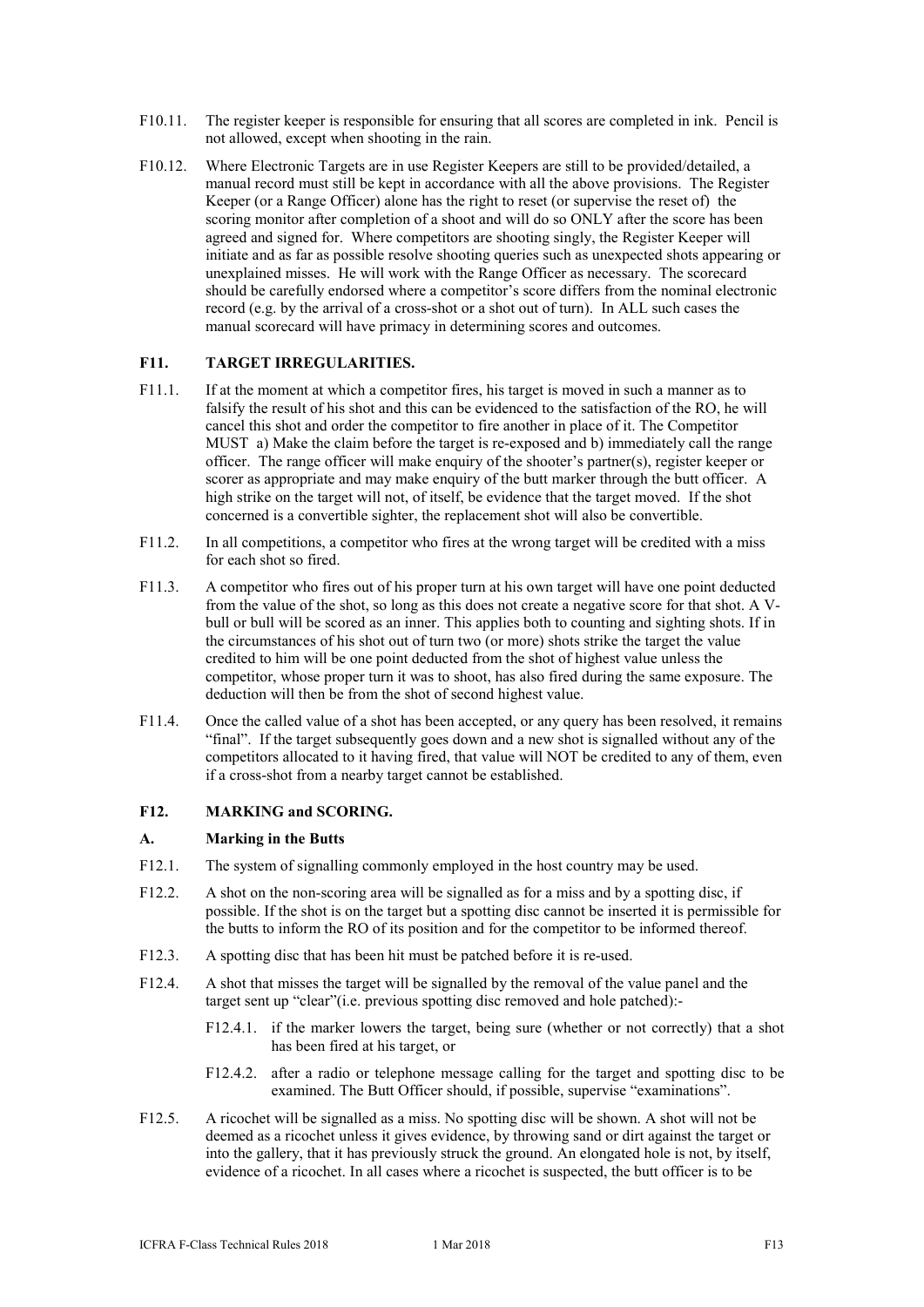called to adjudicate. In the event of an elongated hole the point closest to the centre of the target will determine the point of impact for scoring and marking purposes.

- F12.6. If, on lowering the target, two (or more) shot holes are apparent, that having the higher value will be signalled but all shots will be shown by spotting discs.
- F12.7. When a shot touches the line between two divisions of the target, the competitor will be credited with the higher value. In case of doubt a gauge of  $7.82$ mm diameter (=0.308 inches) will be used (regardless of the actual calibre in use) to determine the value of the shot. The ruling by a Butt Officer will be final.
- F12.8. A competitor may challenge the signalled value of a shot, whether for a hit, a further hit or for higher value, by so indicating to the RO (See also F12.15 and F12.16). On a challenge being received the target is to be lowered. The butt officer's disc/flag will be shown above the mantlet by the marker. The butt officer (whose decision is final) will then personally examine the target, gauging the shot hole if necessary, after which:
	- F12.8.1. If a challenge for a hit, the shot (if found) or a miss will be signalled.
	- F12.8.2. If a challenge for a further hit, any further shot found will be marked and signalled. If no additional shot is found the target will be sent up with the original spotting disc in place.
	- F12.8.3. If a challenge for a higher value, or a report that the spotting disc disagrees with the signalled value, the correct value will be signalled whether it has been altered or not.

The outcome will also be communicated to the RO who will relay it to the shooter.

- F12.9. Messages between firing point and butts should be in accordance with national practice. Where no standing practice exists, or following review, the system of abbreviated messages laid out at Annex F/D sets the ICFRA standard.
- F12.10. The only means of communication between the butts and the firing point is to be that formally used by the range and butts officers. No person in the butts is to use any other means of communication that could be contacted by any person in sight of the firing point. In particular, mobile/cell phones must be switched off (or put in 'airline mode') by all personnel in the butts and those within 20m of the firing point except those on the firing point as provided for in Rules T6.10 and T14.11 in respect of electronic target displays.
	- F12.10.1. It is permissible for Butt Officers to redistribute markers between targets during a break in shooting.

#### **B. Scoring on the firing point**

- F12.11. If the target shows two (or more) spotting discs the shot having the higher value will be signalled and credited to the competitor who has fired at the target in proper turn. If the shot in question is a convertible sighter, Rule F9.1 applies. If it is a shot to count or a non convertible sighter the competitor will be entitled to an optional, non-convertible sighting shot. In either case, if taken the additional shot is to be fired at once and MUST be nominated to the register keeper and any other competitors on the target before being fired.
- F12.12. If the spotting disc disagrees unmistakably with the value signalled, the competitor or register keeper must at once inform the RO who will ascertain the value of the shot. It is not permitted for the shooters on the target to agree amongst themselves that it is a marking error and score accordingly. No more shots are to be fired at that target until the value has been ascertained and signalled.
- F12.13. Anyone who sees such an unmistakable disagreement in the value of a spotting disc, on any target, to which there has been no call for rectification, is obliged to immediately call it to the attention of the RO.
- F12.14. If the target is not lowered after a shot is fired at it, the competitor, his register keeper, or the next competitor to fire must ask the RO to have the target marked.
- F12.15. The signalled value of a shot (or a miss if so signalled or notified) may be challenged once only before any other shot is fired at the same target. The competitor must notify the register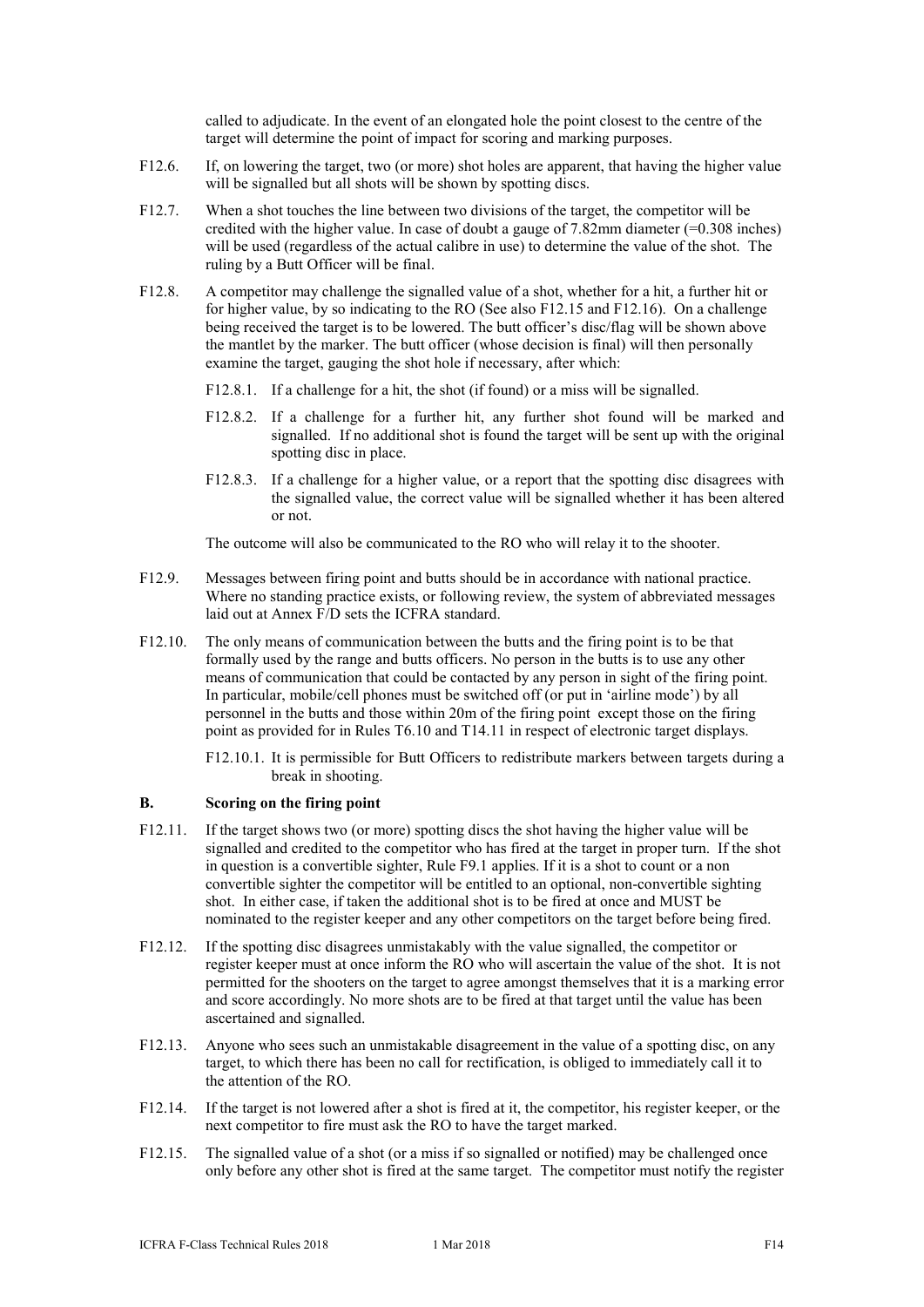keeper and the next competitor due to fire (if not himself) that he intends to challenge, and the register keeper must initial any consequent change in value recorded on the scorecard. An unsuccessful challenge may become liable for a Fee under Rule F12.19.

- F12.16. If a competitor believes the shot marked on the target was not the one he fired he may call for the target and spotting disc to be examined for a further hit (ICFRA Message 6 or equivalent). If a second hit is found he will receive that value. If no additional hit is found he will receive the value of the original shot marked. If no additional shot is found he will be liable to a challenge fee as in F12.19.
- F12.17. If there is any uncertainty as to the true value of a shot, the RO will communicate with the butt officer by radio or telephone to confirm the true value, and the competitor will be credited with the true value. Where a spotting disc appears not to have moved, a competitor or register keeper may check that this reflects the arrival of a shot extremely close to its predecessor by means of ICFRA Message 8 or its equivalent.
- F12.18. If the circumstances are such that the signalled value of a shot cannot be verified at once, or without considerable delay, the competitor will, unless the RO decides otherwise, be credited with the signalled value.
- F12.19. It is the prerogative of the organisers to decide whether there should be a challenge fee and, if so, the amount. No fee is payable if the challenge is upheld.
- F12.20. No competitor may, under any circumstances, knowingly claim or accept points which he has not made, or connive at any such conduct by another competitor.
- F12.21. In all competitions all targets will remain fully exposed until the completion of all shooting at that distance. ICFRA Message 11 or its equivalent should then be given. The CRO may, however, order individual targets to be lowered on completion if the weather is such that the targets need protection.
- F12.22. The CRO or a RO may not go to the butts to inspect a target or allow an assistant or any competitor to do so.
- F12.23. All messages and results to and from the butts will be confirmed by radio or telephone.

#### **F13. CONDUCT OF INDIVIDUAL COMPETITIONS.**

- F13.1. Three styles of conduct of individual competition are recognised, defined as follows.
	- F13.1.1. Single string. In this, the competitor fires his sighters and counting shots in a string subject only to an overall time limit determined by the number of shots and the distance. How long he takes over each individual shot is a matter for him. The competitor acts as check scorer (Rule F13.16) for his successor and register keeper for the next competitor thereafter.
	- F13.1.2. 'Bisley' style. In this two or three competitors are detailed to fire at the same target. They fire in rotation (or alternately, as the case may be) starting with the right hand competitor, and register keep for one another.
	- F13.1.3. Single string in pairs ("SSIP"). Designed to facilitate competitor marking, shooters are squadded in pairs shooting one after the other, and each scoring for his partner. Typically the pair will then swap places with a pair of shooters who have been in the butts.
- F13.2. At a Championship Meeting shot under ICFRA Rules, if both Target Rifle and F-Class Rifle are being shot concurrently, then the style of shooting will be the same for both disciplines, but with separate and distinct provision for squads and targets.

#### **A. Single String**

F13.3. In line with the general principles of squadding outlined at Rule F4.1. Organisers should allocate competitors to squads of no less than 4. Each squad should have one experienced competitor allocated to it to act as 'squad leader'. Where target and entry numbers imply squads of 10 or more, consideration should be given to the creation of two 'sub-squads' in order to allow respite for competitors.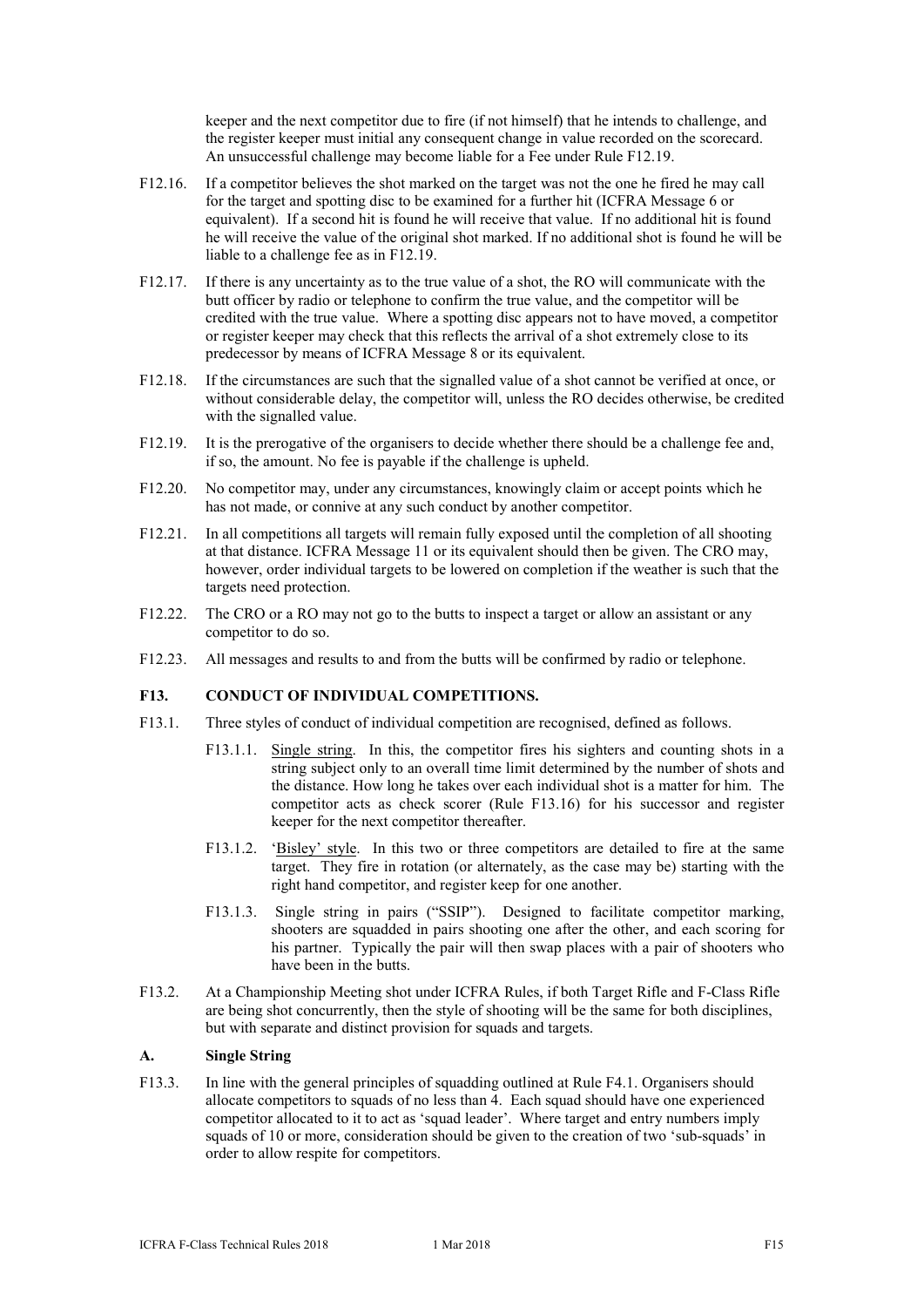- F13.4. Squads should be allocated positions on the range which move between distances in a predetermined pattern designed so far as possible to equalise the effects of any favourable or unfavourable range configurations or times of day.
- F13.5. At each change of distance (or on completion of a match if the next match is to be at the same distance) the competitors will rotate in otherwise unaltered order such that the first man at the previous distance shoots last at the next, with the remaining squad members moving up the list accordingly. If sub-squads are in use, they will rotate within themselves, and when one full rotation is complete (in the smaller if of unequal size) the sub-squads themselves will swap order of firing.
- F13.6. While a competitor is firing, his successor should get down onto the firing point without disturbing the competitor and prepare to fire in his turn so that shooting is more-or-less continuous. Squads will arrange among themselves the accommodation of left handed competitors.
- F13.7. Prior to the commencement of firing, when instructed by the RO to move forward onto the firing point, the first competitor will be given a preparation time of 5 minutes. On command of the RO, the targets will be exposed to allow sight setting and dry-firing.
- F13.8. At the end of the preparation period, the targets will be lowered. Timing for the first competitors will commence from the moment they are re-elevated. If the first competitor is not present at the commencement of firing the second competitor will fire (after due allowance to prepare). Any late competitor will explain his reasons for absence to the CRO and a five point penalty will be imposed unless the CRO rules that the absence arose for reasons beyond the competitor's control. He will be accommodated as ruled by the squad leader on receiving authority from the CRO.
- F13.9. As soon as a competitor completes his string he should quit the firing point as rapidly and unobtrusively as possible and immediately settle his scorecard with the register keeper. As soon as the scoring process is complete, the check scorer will swap with the register keeper to allow the new competitor to commence on the register keeper's command. The competitor who has just left the firing point will relieve the (now) temporary check scorer as soon as practicable. The last to shoot will check score for the first and register keep for the second; and the last-but-one competitor will register keep for the first.
- F13.10. Timing for the second and subsequent shooters will start on the instruction of the register keeper (having come forward from check-scoring and a sufficient pause having been given to allow the previous shooter rapidly to clear the firing point.)
- F13.11. Should a squad member be absent, the RO must be informed. Squads may then be reorganised by the RO to even out the number of competitors per squad.
- F13.12. The time allowed for the string irrespective of distance is the number of sighting and scoring shots to be fired times 1 minute – e.g. 17 minutes for 2 sighters and 15 shots to count (or as the number of shots may dictate). The register keeper for the relevant shooter will also act as timekeeper. The register keeper must position himself immediately to the rear of his competitor. He must be equipped with a telescope or strong binoculars and a watch on which he can accurately time the competitor.
- F13.13. Unless there is a target/marker problem (which must be brought to the attention of the RO immediately it happens/starts), timing must be strictly enforced. If the marking on a target is particularly slow, despite a message to the butts, the RO will decide, after observing the target, whether (and if so, how much) extra time will be allowed.
- F13.14. The register keeper (whose timing is authoritative in the event of a dispute) must warn the competitor when he has three minutes left. At the end of the period of 3 minutes from the warning (even if the warning was given 'late'), any remaining shots will be fired and penalised at the rate of 2 points per shot.
- F13.15. If the time taken is more than that allocated, the scorecard must be countersigned by the RO, who must annotate the reason/s for extra time being allowed, or amend the card according to the penalty ruling.
- F13.16. The check-scorer will stand further back, alongside the scoreboard, which must face away from the firing point, for the benefit of the RO and spectators. He must also use a telescope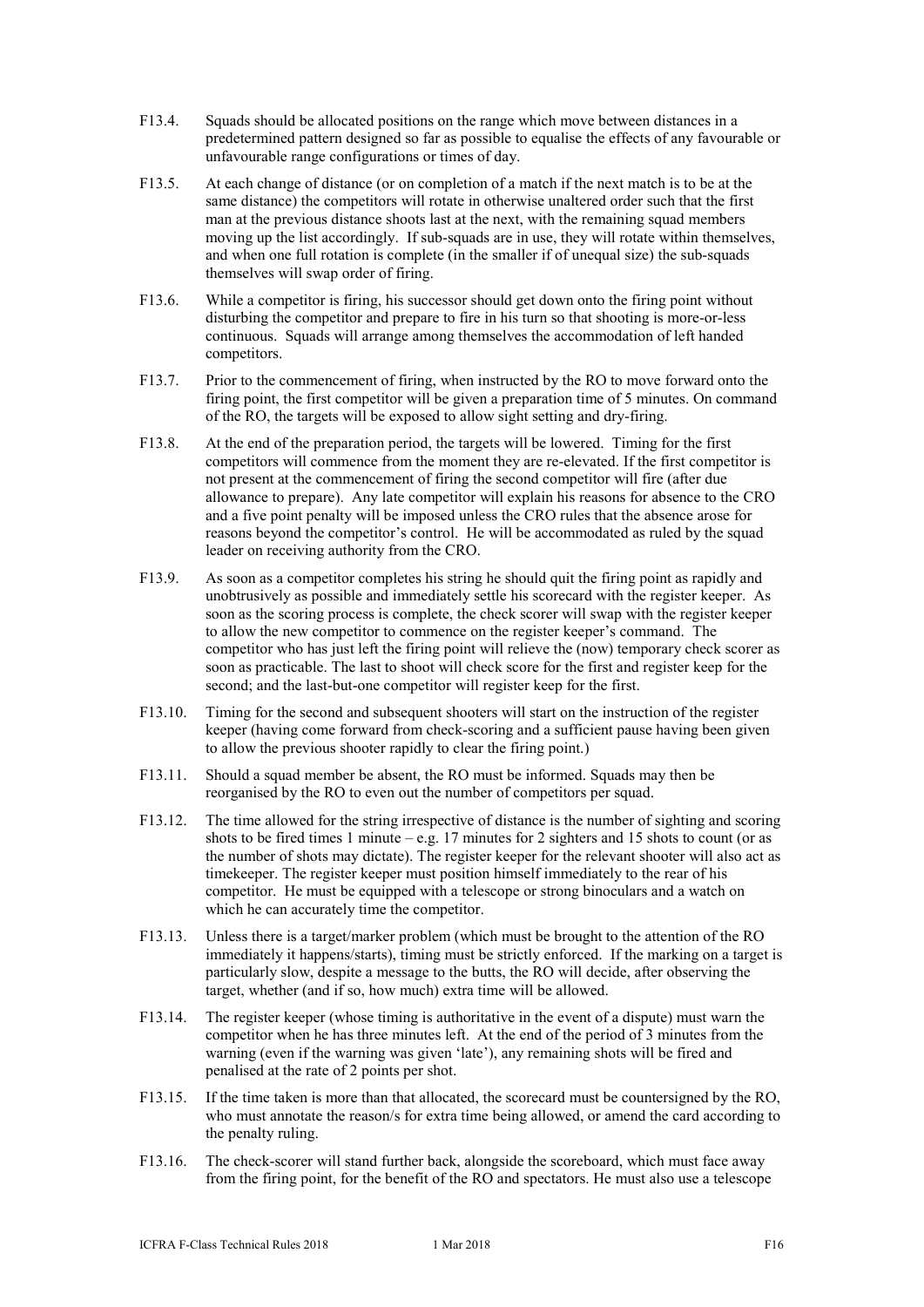or strong binoculars to verify shot values. Upon confirming the shot value, the check-scorer will repeat the register keeper's call and enter the value on the board.

- F13.17. As soon as the competitor finishes, the register keeper and check-scorer will confirm the score, including V-Bull count, and both will sign the competitor's scorecard. The register keeper will also enter the time taken.
- F13.18. If, from observation of the scoreboards, a RO finds that one target is lagging behind the others in his section, he may temporarily reallocate one or more competitor/s to a faster group in order to save time. Any competitor thus moved will normally revert to his own squad at the next distance.

#### **B. 'Bisley Style' Shooting**

- F13.19. Competitors will be squadded either two or three to a target. As the shooting space is generally fairly narrow, when squadding is in threes, left-handed competitors will be squadded together to the right of each butt or on a separate butt.
- F13.20. Squadding will be in accordance with section F4.
- F13.21. When called forward by the RO, competitors on each target will position themselves on the firing point, in relation to the target number marker as specified in local regulations.
- F13.22. ROs will then check for any target on which there is only a single competitor and rectify the situation by moving one or more competitors. Only in exceptional circumstances may a competitor fire on his own, in which event the RO must detail a register keeper to keep score. Every reasonable effort should be made to avoid creating a trio, when pairs squadding is in use.
- F13.23. The CRO will allow a minimum of five minutes preparation time before the "commence firing" order. Providing it would otherwise be safe to fire, one or more targets may be previously exposed for sighting and dry-firing purposes in accordance with local practice.
- F13.24. A competitor who arrives during or after that preparation period, forfeits his right to shoot and may *only* be permitted to shoot if it does not inconvenience the other competitors on his target, and on penalty of 1 point deducted from his final score. No competitor is to be allowed to get down to shoot after the first shot has been fired on the target in question. The CRO (or his Deputy) alone has the absolute discretion to allow a competitor who has missed his detail to shoot in another; and will bear in mind the undesirability of allocating a detail or range position which might be thought to be more favourable to the competitor. A five point penalty will be imposed unless the CRO rules that the absence arose for reasons beyond the competitor's control.
- F13.25. The time allowance, per shot, is 45 seconds. Timing starts when the target has come to rest at the top of its travel, or the point at which any query as to the shot value, protest or challenge has been disposed of by the RO.
- F13.26. If the targets have been pre-exposed, to allow sight adjustments, etc., timing for the first shot will be from the order to commence firing. If the targets have not been pre-exposed, timing will commence when the competitors on the target signify that they are ready and in any case within 2 minutes of first exposure.
- F13.27. A competitor, timed by a RO and found to have taken too long, will be given one warning. Thereafter, he will forfeit two points (and the 'Vee' if a V-Bull) for the first shot which the RO has personally timed and found to have exceeded the time limit. For each subsequent shot outside the time limit he will forfeit the value of the shot in question. The accumulation of these penalties applies only within the distance being shot: the facts of having previously been warned or forfeited (a) shot(s) are not 'carried forward' to subsequent shoots. In the case of a localised disturbance such as a whirlwind or dust storm, a RO may use his discretion in allowing shooters a short relief from the 45 second time limit.
- F13.28. Competitors on each target will act as register keepers for one another. In each case, a competitor will score for the competitor who fires immediately after him. This means that, with threes, the left and middle competitors will pass their scorecards to the right and the competitor on the right will pass his to the competitor on the left. If there are two competitors, they will just exchange scorecards.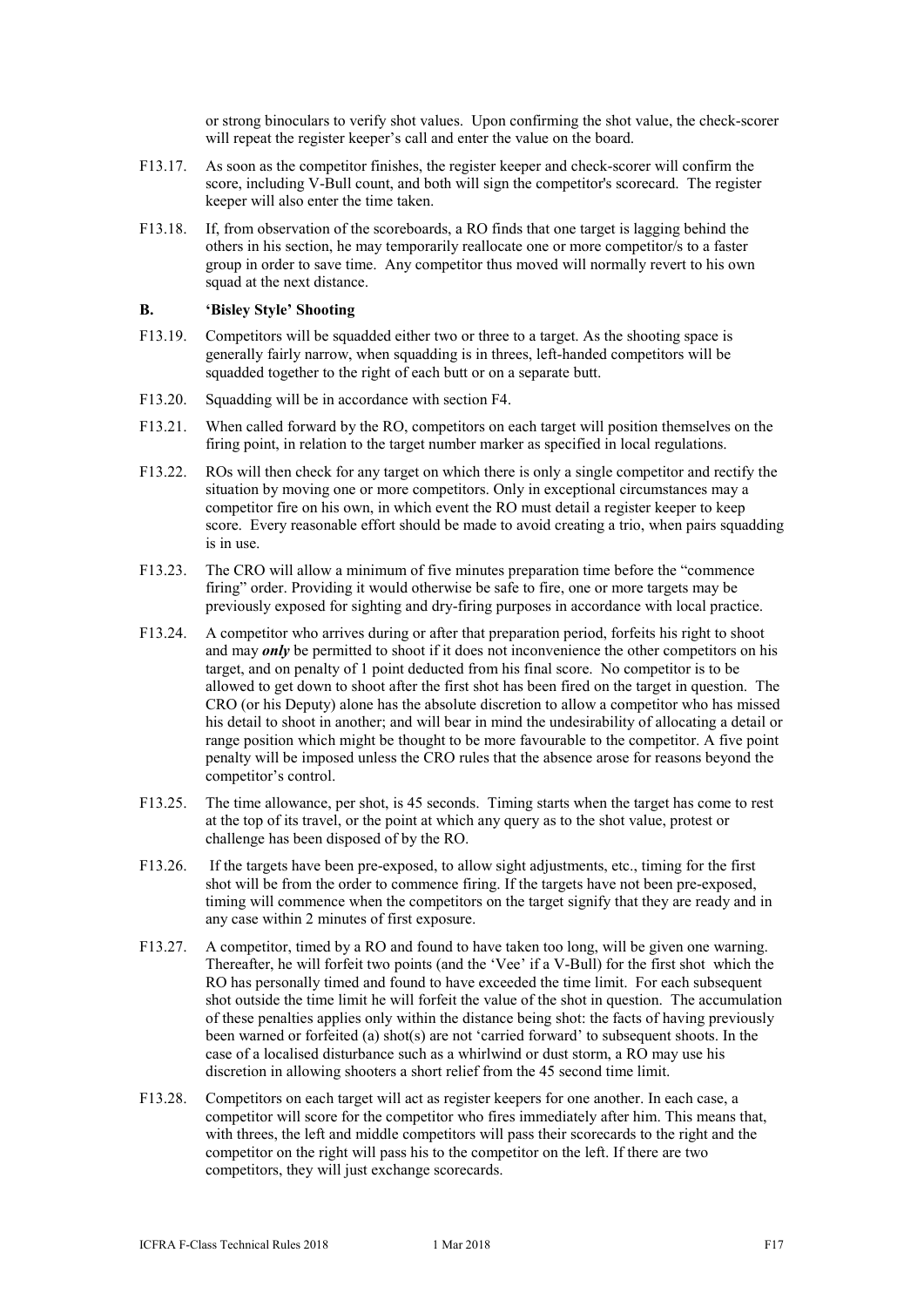- F13.29. Competitors on a target will fire single shots alternately, or in rotation, starting with the competitor on the right.
- F13.30. In individual competition a competitor who misses the target with four consecutive shots (whether including sighting shots or not) must stop firing until the others on the target have finished. He may then complete his shoot, but will not be allowed an extra sighting shot. The detail will not be extended to facilitate this, however. Per Rule F6.8.1 target companions may then assist the shooter to get his first shot onto the target
- F13.31. Competitors must remain in position until all on their target have completed the shoot. They may then retire from the firing point, after completing their register keeping duties and rifle safety checks, provided they do not disturb competitors who are still firing on adjacent targets.

#### **C String shooting in pairs.**

- F13.32. Organizers should allocate competitors into squads of an even number of shooters being not less than 4, organised into two (or more) details of two shooters who act as a pair acting alternately as shooter and register keeper. The firing period allocated to each firer is designated a "relay"; so the first pair (detail) use relays 1 & 2, the second pair relays 3 & 4 and so on. Each pair is allocated a firing point and an instruction as to who will fire first.
- F13.33. At the beginning of the detail, the shooters will exchange cards and, at the instruction of the CRO, the first firer will be called forward. He will be given a preparation time of 5 minutes. On command of the CRO the targets will be exposed to allow sight setting and dry firing. At the end of the preparation period, the targets will be lowered. Timing for the competitor will commence from the moment they are re-elevated. The time allowed for the string is the number of sighting and scoring shots to be fired times 1 minute – e.g. 17 minutes for 2 sighters and 15 shots to count (or as the number of shots may dictate).
- F13.34. On completion of his shoot, the shooter will agree his score (including V (or X) -bulls) with his partner, his card will be signed and countersigned, and his rifle will be checked immediately for safety (i.e. unloaded) by Register Keeper and an ECI (empty chamber indicator) inserted. The competitors will exchange roles, but will not 'carry on'. The CRO will call for a 'cease fire' in respect of the first firers when all firing by them is completed or the allowed time elapses, and will lower the targets. The second competitor will then receive preparation time of 5 minutes prior to his firing his string.
- F13.35. Timing for each shooter will be as in Rule T13.12 The CRO will determine what extra time, if any, is to be allowed for a general cessation of firing in accordance with Rule T6.7. In respect of individual firers, if there is a target/marker problem it must be brought to the attention of the RO immediately it happens/starts. If the marking on a target is particularly slow despite a message to the butts, the RO (alone) will decide, after observing the target, whether (and if so, how much) extra time will be allowed. Rule T6.8 applies in respect of target breakdowns. If the period of extra time allowed extends beyond the overall time allowed for the relay, the RO will arrange with the CRO for the target, together with one or more either side, to remain available to the shooter.
- F13.36. If the first competitor is not present at the commencement of firing the second competitor will fire (after due allowance to prepare and for the RO to allocate a temporary register keeper). Any competitor who is late for his detail forfeits the right to shoot at that distance. He will explain his reasons for absence to the CRO who may re-squad him at his sole discretion. If the absence was for reasons within the competitor's control, a five point penalty will be applied. If a competitor has missed a properly allocated marking detail, penalty will be in accordance with local custom.
- F13.37. Typically the first pair will then swap roles with a second pair who have been marking in the butts (or will mark as designated if squads of more than 4 are in use). The second pair will fall back and fire first at the second distance of the day and so on alternating.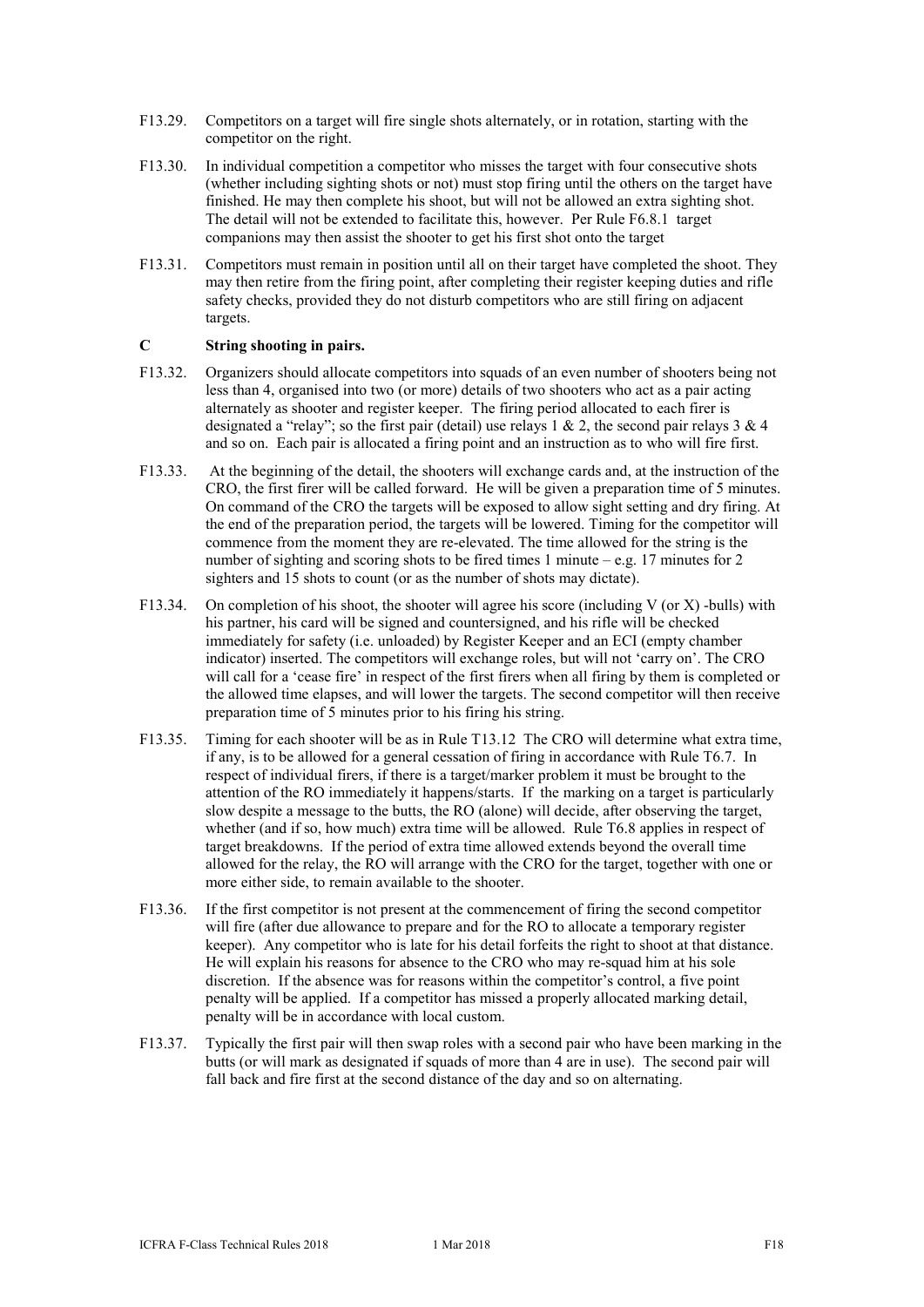#### **F14. CONDUCT OF TEAM MATCHES.**

- F14.1. Target positions for teams will be drawn by lot. For international matches involving more than one distance, teams should be moved at subsequent distances on a predetermined plan so as to minimise the effect of weather or favoured locations on the range. When squadding team matches, a team should not be squadded 'astride' a line of flags, thus preventing firers and coaches from being deployed to optimum effect, unless this is absolutely unavoidable.
- F14.2. If at all possible, in matches where each team has multiple targets, at least one vacant lowered target should separate the team sets.
- F14.3. No one may be a member of more than one team in the same competition.
- F14.4. Every team captain must, if called on to do so by the Organisers, furnish evidence that he has been appointed by competent authority.
- F14.5. Subject always to match conditions, each team will be permitted the following non-shooting officials: captain, adjutant, chief coach/co-ordinator and one coach for each target allocated to the team: these are all members of the team. All members of the team may coach, spot or plot for each other. Any function discharged by the captain may be discharged on his behalf by the adjutant or chief coach.
- F14.6. Subject always to match conditions, up to one reserve per target may be appointed. Reserves may carry out any function proper to a member of the team save that they will only fire if called upon as replacement(s) under the rules.
- F14.7. There is no limit to the number of team members on the firing point at one time, provided there is no interference with safe range operation, or with any member of another team, or the register keepers.
- F14.8. No other person is allowed to give advice to the competitors on the firing point.
- F14.9. Each captain is to allocate the members of his team to the targets allotted to it. He may at any time order a member to suspend his firing and another to start: such member will not be entitled to any extra sighting shot when resuming. Without prejudice to the normal orderly conduct of shooting, any member of the team may direct any shot at any target belonging to the team provided always that the captain or a coach must ensure that the register keepers are informed before any change of target or order of firing is made. A member will be score a miss if he fires at a wrong target or a target which has not been nominated, even if this target is one allotted to his team.
- F14.10. At each distance of a match:
	- F14.10.1. There will be a time limit for the whole team and each captain is responsible that all members of his team complete their firing at that distance within the time allowed.
	- F14.10.2. At the expiration of the time allowed all firing at that distance will cease, whether the team has completed its firing or not.
	- F14.10.3. The RO will report to the CRO if there has been any exceptional delay not occasioned by any act or neglect of a member of the team. The CRO may extend the time allowed.
	- F14.10.4. The captain or adjutant is responsible for calling the attention of the RO to any such delay immediately it occurs.
- F14.11. The receipt of any external information by way of coaching is strictly forbidden under pain of disallowance of score under Rule T19.4.7. See also Rule F6.8.2 which applies equally to teams. Networked Communications within a Team for the purposes of coaching and shooting management are permitted and may be wireless in nature. A wireless network system MUST be switchable and capable of working on more than one frequency (F14.11.1 below refers) and, if being used overseas, must conform with the public radio frequency allocations of the host country and also must not interfere with frequencies used by Electronic Targets, if in use. Headsets/microphones may ONLY be issued to Team Members as defined at F14.5 & F14.6 above or as are specified in Match Conditions (if different). No Team Member may leave the Team Area while equipped for such network communications,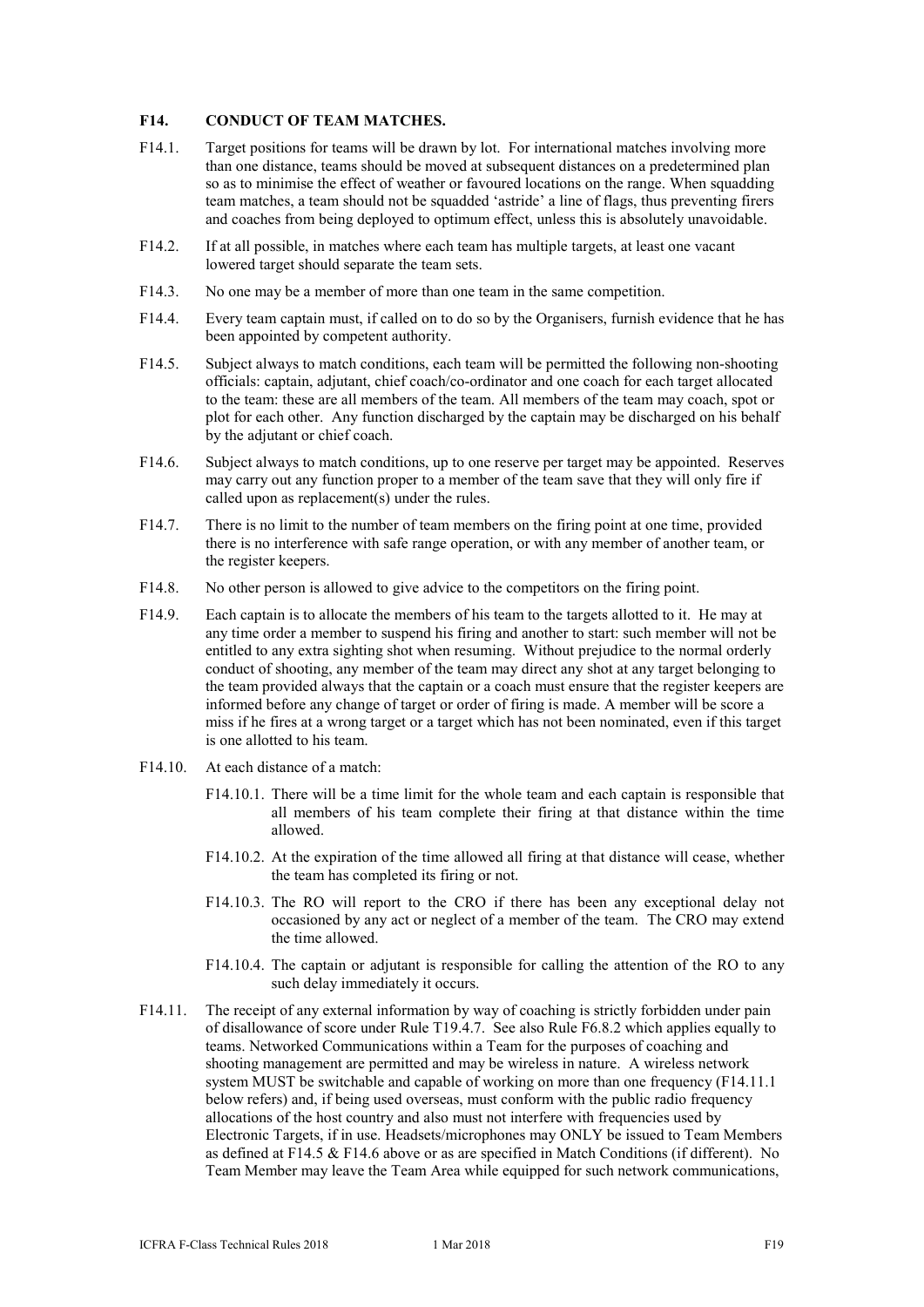and issue thereof to any third party is strictly forbidden (except a Range Officer or Match Referee on request). Wired Networks remain permitted.

- F14.11.1. While it is impossible to prevent 'listening in' by other teams when analogue wireless voice communications on public frequencies is in use, the use of any artefact whatsoever to interfere with another team's communications is forbidden. Any eavesdropping is at the listening team's own risk. In the event of two networks naturally interfering with each other the matter is to be resolved by mutual co-operation. Networks may be tested for compatibility at any time in the run up to the first detail of a match; but commencement of shooting must not be delayed. The Meeting organisers have the right to specify which channel a Team may use and to prevent the use of a system which interferes with the functioning of Electronic Targets.
- F14.11.2. A Range Officer or the Match Referee must be supplied with the waveband information of a wireless network on request and has the right to 'listen in' on the least inconvenient headset of a network for the minimum time necessary to discharge his purpose.
- F14.11.3. Electronic devices use for the display of Electronic Target information are, as in rule T6.10, liable for inspection by a Register Keeper or Range Officer at any time, including viewing of the display screen.
- F14.12. Changes of Rifle during a Team Match are covered by Rule F8.1. Note that a reserve shooter may NOT be called up in the event of a rifle failure.
- F14.13. Should a member of a team be prevented from continuing to fire by any cause both imperative and unforeseen his place may, with the prior approval of the RO, be taken by a reserve to fire in the place of the retiring member and to take up the firing at the stage when such member retired. He will not be entitled to any extra sighting shots. The RO will notify the CRO of the substitution**.** Any such incapacitated shooter who is replaced may not participate in the match again as a shooter on the same day as his withdrawal. If he is subsequently restored to the team, the reserve who replaced him will revert to reserve status.
- F14.14. The disciplinary rules applicable to individual matches also apply, where appropriate, to team matches. Misconduct or failure to comply with the rules by any team member may lead to the disallowance of his score, or his personal disqualification, or disqualification for the whole team. If disqualified on a personal basis, a team shooter may NOT be replaced during the match in question. Rule F6.8.2 applies in respect of unauthorised coaching.
- F14.15. In the event that register keepers are not provided by the organisers, each team must be prepared to provide register keepers to be exchanged between adjacent pairs or threes of teams as may be directed by the RO. Register keeping may be done by volunteers who are not team members. The safety check of a competitor's rifle on completion of his shoot is to be conducted by the competitor's coach or a team member nominated by the captain for the purpose; and the check is to be carried out *before* the competitor removes his rifle from the firing point.
- F14.16. It is the responsibility of the team captain to ensure that score registers are correct in every respect and to sign them accordingly.
- F14.17. In team matches a total time per team allowed for each distance will be based on the number of shots to be fired at a target times 1 minute and 15 seconds.
- F14.18. Rule F6.1 (position of the shooter on the firing point) applies. If sitting, coaches may have their feet (and spotting telescope tripod legs) forward of the line/markers indicating the front of the firing point, provided they are well behind the rifle muzzles on either side. Incidental shielding of firers by coaches and plotters is not in contravention of the prohibitions against 'sheltering' in F6.2, but artefacts (e.g. umbrellas) may NOT be brought to the firing point for that purpose. Provided always that for Team Matches ONLY, and subject to UNANIMOUS agreement of all the Captains and the Referee, shade may be provided under conditions of extreme heat.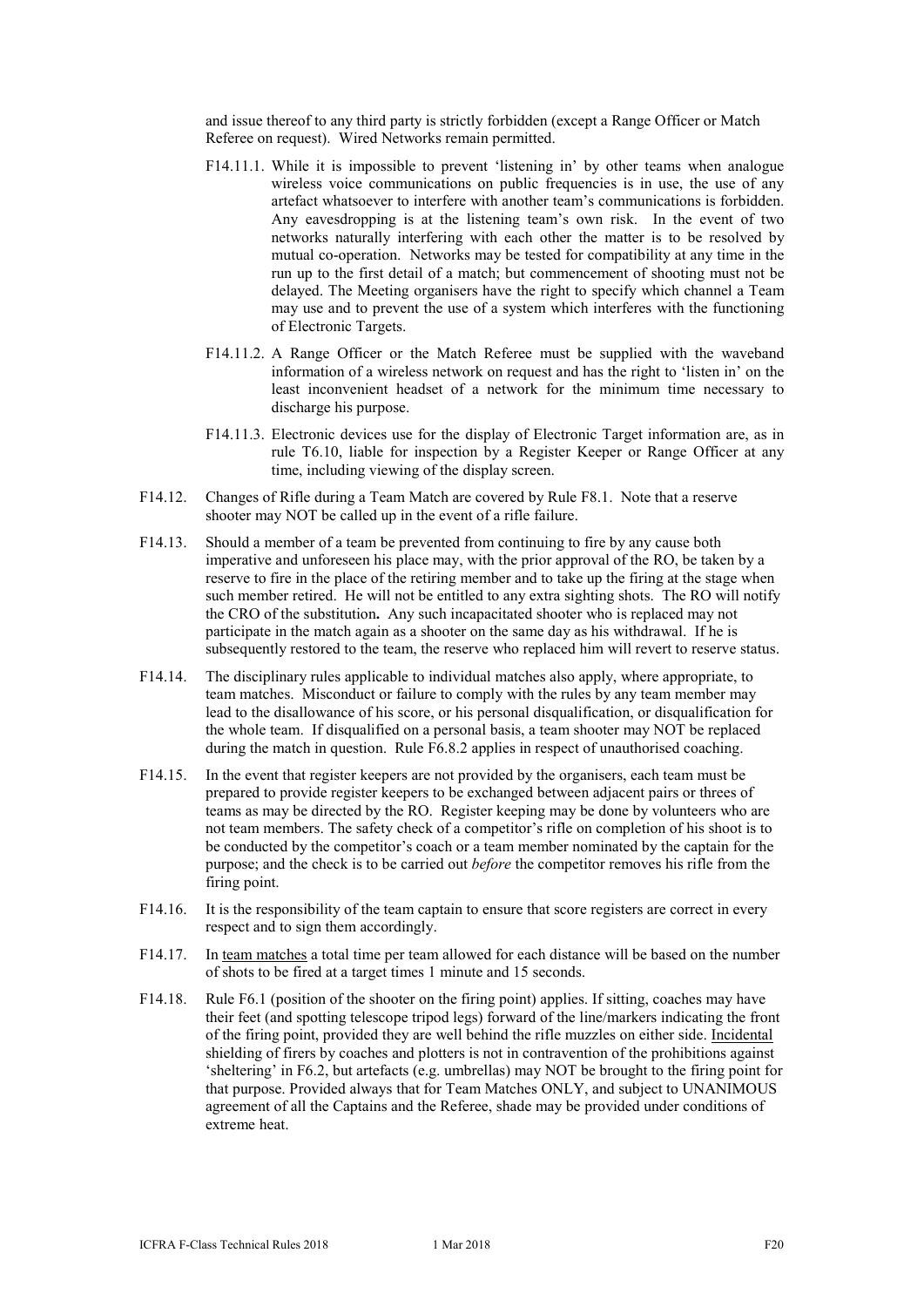#### **F15. PROTESTS.**

- F15.1. Any claim or complaint by a competitor or team arising on the firing point must be made at once by way of protest to the RO. If his decision is disputed, or if the protest is not resolved on the spot, the matter must immediately be referred to the CRO, who (in accordance with rule F1.6) will consult the Match Referee if one has been appointed.
- F15.2. ROs will deal with all minor infractions of the rules. For violations potentially meriting disallowance of score or disqualification, the RO will summon the CRO, who will consult the Referee (if any). The CRO or Referee may impose any penalty up to and including disallowance of score, and will report any offence potentially meriting disqualification to the Match Committee, while taking any appropriate interim action, which could include ordering the firing of provisional shots. If provisional shots are ordered, the RO is to be clearly briefed as to the ruling and must annotate full details on the competitor's scorecard, identifying the provisional shots. If (a) provisional shot(s) is/are subsequently allowed on score it/they represent the next shot(s) on score after the award and any surplus shots are discounted from the last shot of the shoot backwards.
- F15.3. The CRO has absolute discretion to deal with all matters involving safety or security in accordance with Rule F1.7.
- F15.4. The ruling by the CRO/Referee as to outcomes on the range will be final. In the event that a ruling cannot be given on the spot or immediately on completion of the competitor's shoot, the circumstances must be put in writing by the competitor or team captain concerned and handed to the CRO or the secretarial office within 30 minutes of the end of the match, for subsequent resolution by the Match Committee. The Match Committee will also rule on the admissibility of any associated provisional shots fired in accordance with Rule F15.2. Appeals will only be allowed in respect of penalties imposed (see Rule F16.1.).
- F15.5. Protests not directly related to occurrences on the firing point, must be made, in writing, to the secretarial office, for resolution by the Match Committee or Organisers, as appropriate.
- F15.6. Provisional Prize lists may be posted and, if posted, must specify a time limit for protests against the results or a result/score therein. Protests submitted after the cut-off time may be barred on grounds of untimeliness.

#### **F16. APPEALS.**

- F16.1. An appeal against disallowance of score or any other penalty (or lack thereof) imposed by the CRO/Referee will be referred to the Match Committee. Such appeals must be lodged verbally with the CRO/Referee within 30 minutes, and put in writing at the earliest possible opportunity and may be made by the competitor in person or a team official. Any appeal fee as set by host country regulations must accompany the appeal. The fee must be returned if the appeal is upheld.
- F16.2. The organisers of any matches held under ICFRA Rules must use their best endeavours to ensure the prompt resolution of protests and appeals, consistent always with the principles of fair hearing under "due process."

#### **F17. BRIBES.**

- F17.1. The offer of any money or a bribe of any kind to any match official, register keeper, butt marker (or anyone in a position to affect either true marking or scoring) or other competitor is strictly forbidden.
- F17.2. Any person knowing of any such offer, or of any attempt to defraud the host country or an official or any competitor, must report the same without delay in writing to the CRO, who will arrange for the matter to be dealt with by the appropriate authority. Failure so to do leaves the individual open to sanction under rule F19.5.9.

#### **F18. DOPING CONTROL**

F18.1. The ICFRA procedures and policy in respect of Anti Doping are laid out in the separate ICFRA Anti-doping Rules. No competitor may take, use, advocate the use of, have in his possession, or attempt to have in his possession, substances referred to on the prohibited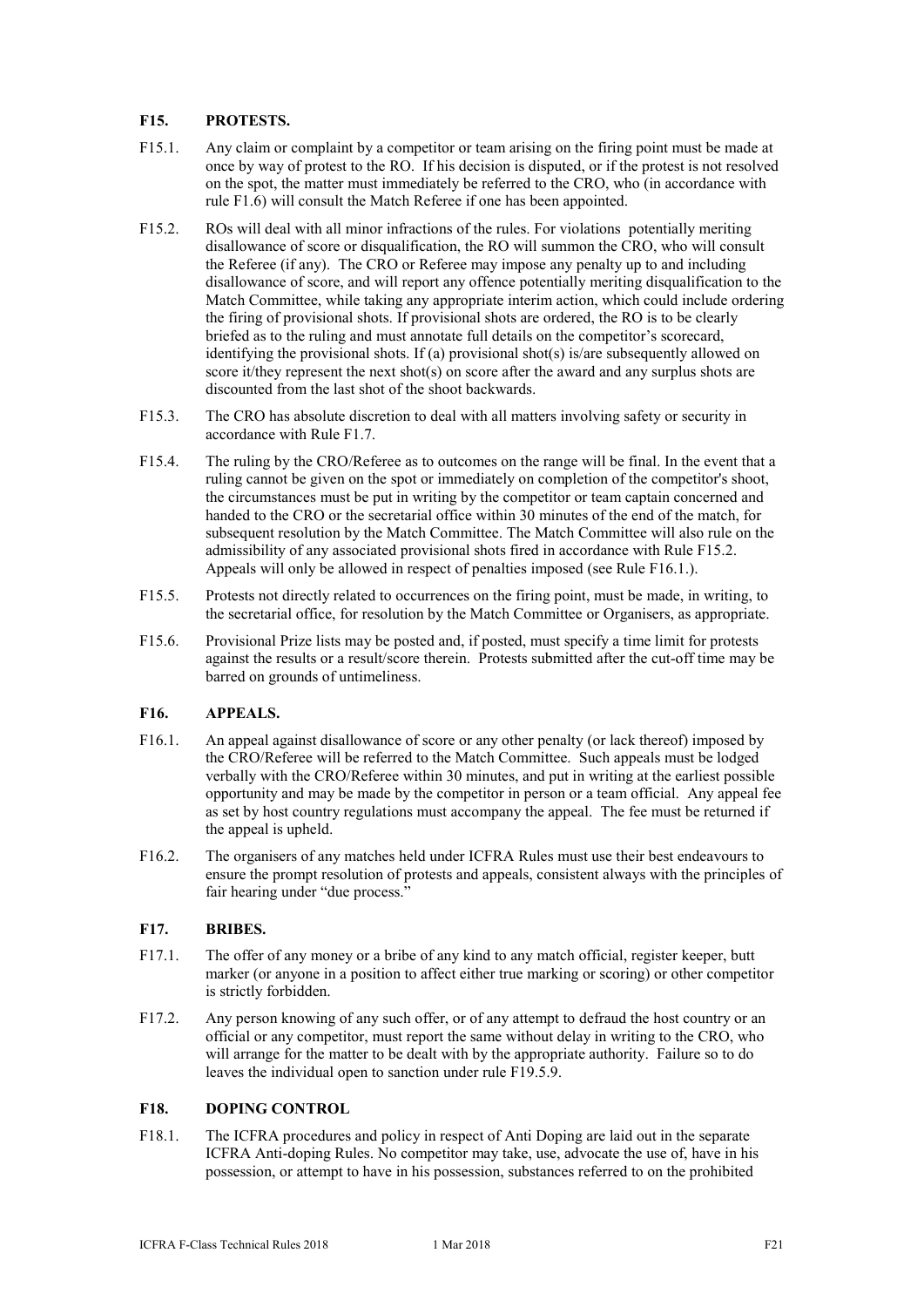drug list of ICFRA except in accordance with a Therapeutic Usage Exemption Certificate granted in accordance with ICFRA Policy.

- F18.2. Any competitor must, if requested by an official designated by the host country for the purpose of doping control, submit to a drug control test. Failure to do so will be taken as if a positive result had been obtained and dealt with accordingly.
- F18.3. The identification of a forbidden substance and/or one of its metabolites, or the presence of specified amounts of endogenous substances subject to quantitative analysis, in a body fluid will constitute an offence and the offender may be subject to disciplinary action.
- F18.4. Any person assisting or inciting others in the contravention of these regulations will be considered as having committed an offence against these rules, and may be subject to disciplinary action.

### **WARNING**

- F18.5. It could be highly dangerous for a competitor to give up or reduce a therapeutic drug regularly taken. No competitor should take this course of action without medical advice.
- F18.6. Many of these prohibited drugs appear either alone or as mixtures in medications under a commercial title. It is advisable that, should there by any doubt, expert advice be sought by the competitor before taking any medication.

#### **F19. PENALTIES.**

- F19.1. There are five levels of penalty:
	- F19.1.1. Discretionary penalties for minor offences.
	- F19.1.2. Deduction of points.
	- F19.1.3. Disallowance of score.
	- F19.1.4. Disqualification from further participation in the meeting.
	- F19.1.5. Suspension, which carries with it a period of suspension beyond the meeting, and which is reportable to ICFRA.
- F19.2. Discretionary Penalties. For any minor or technical infringement, which does not expose anyone to danger, or give the offender any material benefit or advantage over other competitors and for which no penalty is specifically laid down in these rules, the Match Committee has full discretion to impose what it considers an appropriate penalty.
- F19.3. Deductions of points. Various rules dictate that points should be deducted for specific offences. These include firing on the wrong target, or out of turn, exceeding the time limit, trigger test failure etc. Details are given in the respective rules, and they are automatic.
- F19.4. Disallowance of Score. The following offences may lead to the disallowance of a competitor's score by the CRO (or Referee if appointed). If the score is disallowed, the competitor concerned will have the right of appeal under Rule F16.1. to the Match Committee, whose decision will be final.
	- F19.4.1. Failure to hand in his scorecard.
	- F19.4.2. Refusal to obey valid instructions given by a RO, whether for safety purposes or for the due carrying out of these rules.
	- F19.4.3. Failure to comply with the specific conditions laid down for a particular match or the general regulations for the conduct of the meeting.
	- F19.4.4. Use of a rifle that does not comply with the requirements set out in these Rules.
	- F19.4.5. Continued use after warning of rifle attachments, shooting aids, or other equipment which, although not specifically prohibited by the Rules, are considered by the Referee (CRO if no Referee has been appointed) to give the user an unfair advantage over other competitors.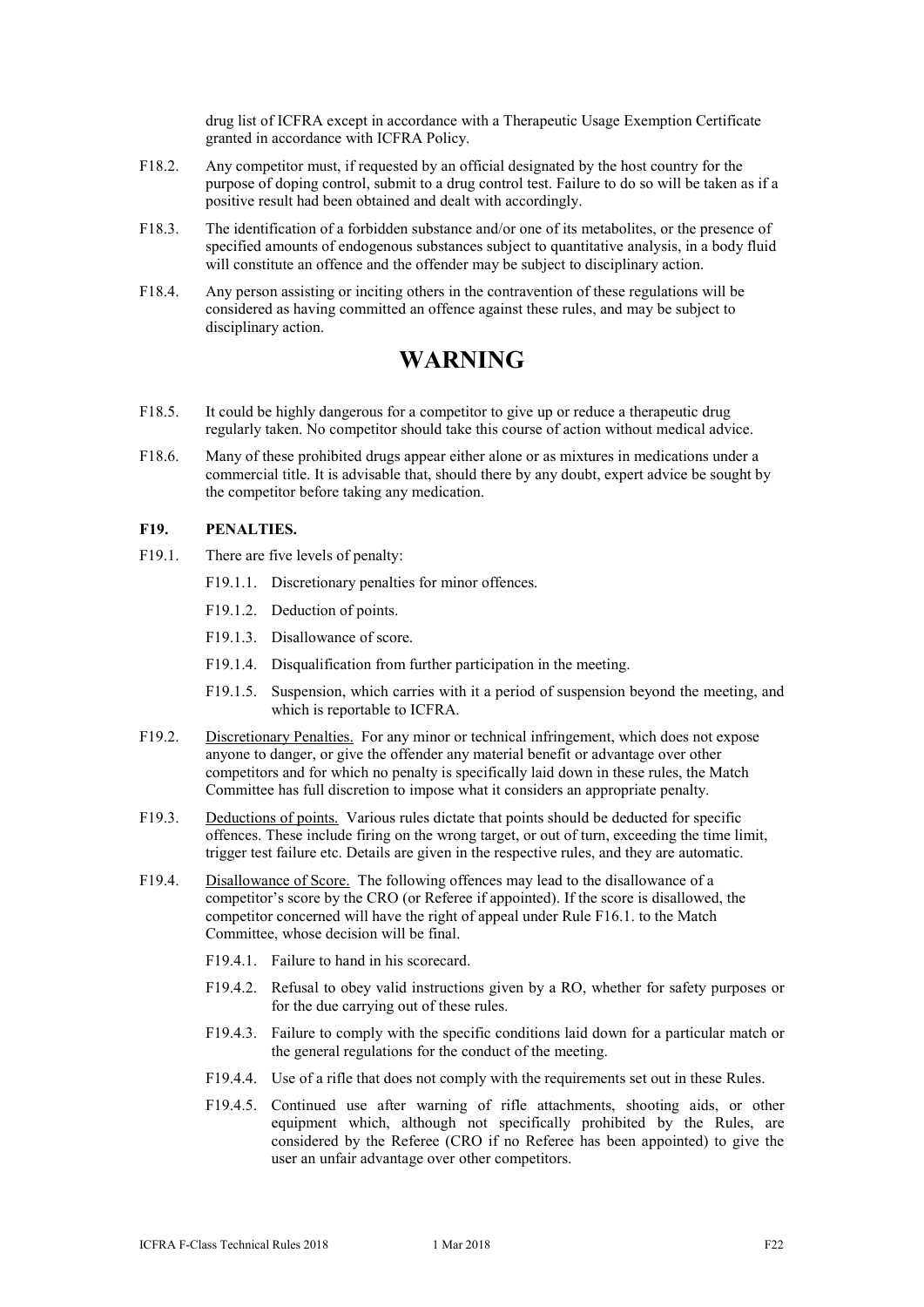- F19.4.6. After completing a shoot, leaving the firing point with an "unsafe" rifle (bolt still in or no ECI/breech flag). In this event the penalty may apply to both the competitor and his register keeper.
- F19.4.7. When coaching is not allowed, giving or requesting any advice in the nature of coaching whilst on the firing point in contravention of rule T6.10. A Team or individual found to be receiving external information contrary to rule T14.11 will have its/his score to date disallowed, and will not be permitted to continue the match. An offence in an ICFRA International or World Championship Team Match will be reported to ICFRA Council, which may consider further sanction. Rule F6.8.4 applies in respect of allegations made during firing.
- F19.4.8. In an individual match persistent infringement, despite earlier warnings and deduction of points, of the 45 second shot time limit.
- F19.4.9. In an individual or team match, changing rifles during the firing at any one distance, without satisfying the RO that the first rifle is unserviceable.
- F19.4.10. Unfairly screening himself or his rifle, or allowing anyone else to do so.
- F19.4.11. Closing a bolt on a live round before the order to commence has been given. The competitor will be required to leave the firing point and will score zero for that distance.

In each of these cases, the CRO or Referee will have the authority to impose a lesser penalty should he consider that there are mitigating circumstances.

- F19.5. Disqualification. Any competitor may, on the occurrence of any of the following offences being proved to the satisfaction of the Match Committee, be excluded from all further competitions during the meeting and forfeit all entrance fees and any prizes won subsequent to the offence. The imposition of such a penalty by the Match Committee will automatically be reported by the Chairman of the Match Committee to the Chairman of the disciplinary body of the host country, to which the competitor concerned has right of appeal. Whether or not there is an appeal the disciplinary body may at its discretion consider recommending to ICFRA a penalty of "Suspension" (Para 19.6.) following a further hearing.
	- F19.5.1. Discharging a firearm anywhere in the range area or camp, other than on a shooting range that is under control of a RO.
	- F19.5.2. Being found with a loaded rifle except at his proper firing point during a match or practice.
	- F19.5.3. Loading or firing a shot when the danger sign is up or before the order to commence fire has been given; or intentionally firing a shot out of turn or at the wrong target, or at any object other than his proper target.
	- F19.5.4. Accidentally discharging his rifle on the range, in a direction other than towards the stop-butt.
	- F19.5.5. Acting in any other way that might prove dangerous, either on the range or elsewhere in the range area.
	- F19.5.6. Knowingly shooting for a team for which he is not eligible.
	- F19.5.7. False entry, Viz. Shooting under a false name or that of another competitor or using a register scorecard other than one issued to him or knowingly shooting in a competition for which he is ineligible.
	- F19.5.8. Contrary to the provisions of these rules, deliberately modifying his rifle or applying his shooting aids in such a way as to obtain an unfair advantage.
	- F19.5.9. Offering, or accepting, a bribe of any kind to overlook a breach of the rules, or to falsify a scorecard, etc. Also, knowing of such a bribe, offer, or of any attempt to defraud the organisers or any competitor, failing to report it without delay to the Match Committee.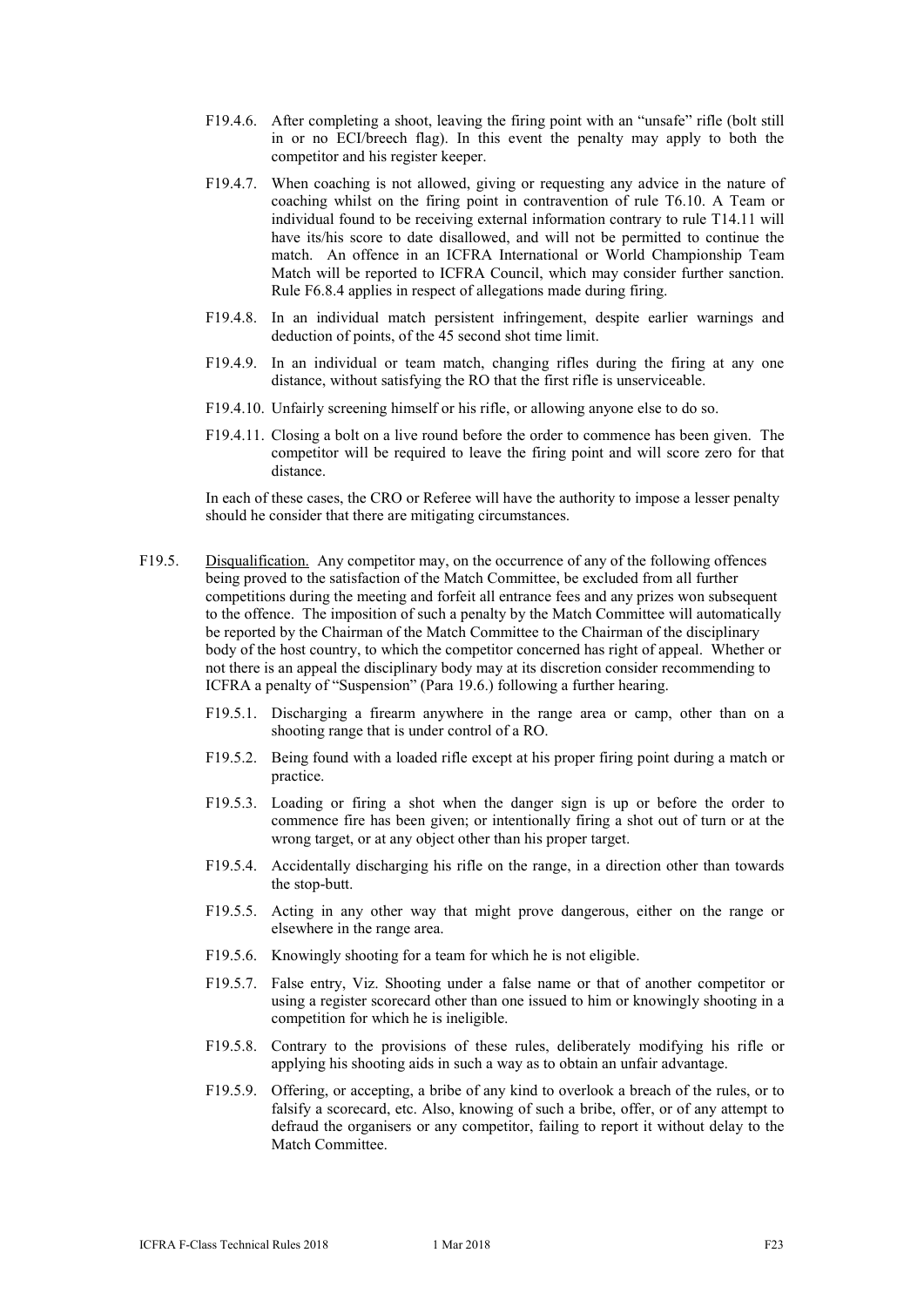- F19.5.10. Deliberately altering his scorecard or otherwise knowingly claiming or accepting points that he has not scored, or conniving at such conduct by another competitor. This includes deliberate failure to draw the RO's attention to a spotting disc which unmistakably disagrees with the score indicated.
- F19.5.11. The ft of equipment belonging to the association or another competitor, or any other criminal activity.
- F19.5.12. Conduct that the Organising Committee may consider to be discreditable or detrimental to the Host Association or ICFRA.
- F19.5.13. Violation of the requirements of the host country in respect of security or Firearms legislation.
- F19.5.14. Having been reported to the Organising Committee as still being under suspension by another ICFRA member Association.
- F19.6. Suspension. Following a report of disqualification to the disciplinary body of the host nation by the Match Committee under Rule F19.5, the disciplinary body will convene to consider any appeal and whether a period of domestic suspension from all fullbore FC activities should additionally be imposed. In respect of an ICFRA Match, if a period of suspension is recommended the matter must be reported in writing, with full details, to the Secretary General of ICFRA, who will cause an ICFRA Panel to be constituted to determine whether the suspension should be ICFRA-wide, applying to ICFRA Matches. If suspension is imposed the Secretary General will advise all member associations. All ICFRA member countries must observe the suspension period.
- F19.7. Offences against Rules F18.1 to F18.4 will be considered under the ICFRA Anti Doping Rules.

#### **F20. TIES FOR INDIVIDUAL EVENTS.**

- F20.1. Ties in individual matches will be shot off under the following circumstances:-
	- F20.1.1. For a trophy,
	- F20.1.2. (Subject to exception in Match Conditions) For a top-three medal where these are of distinctive metal/colour
	- F20.1.3. (Subject to match conditions) for the lowest qualifying place(s) in the subsequent stage of a match shot in stages. A Match shot in stages is one so defined in Match Conditions. Each Stage is distinctly defined; and a specified number of shooters (which may be "all" but typically is a reduced number based on scores) will qualify to shoot in the next, or final, Stage.
- F20.2. A tie occurs when two or more individuals make the same total score and total V-Bulls i.e. 50.7 beats 50.6 beats 49.9.
- F20.3. It is the responsibility of the competitor to ascertain whether he is likely to be required for a tie shoot, and the time and place where it will be conducted. Any competitor who fails to attend the tie shoot will be awarded the lowest place being contested.
- F20.4. Tie shoots will comprise two convertible sighters and 5 shots to count at the longest distance of the match. If a tie for one of the awards still remains unresolved, those competitors still tying will fire shot for shot sudden death (with "V" counting higher than bull 5) until the tie is broken.
	- F20.4.1. Numbers permitting, each contestant will fire on a separate target. Adjacent targets will be used and exactly the right number will be exposed and remain exposed until the whole tie shoot is complete.
	- F20.4.2. Unless firing in pairs, each contestant must have a register keeper, who will position himself behind his competitor, at the rear of the firing point.
	- F20.4.3. The time limit per shot will be 45 seconds from the time the target reaches the top of its travel or immediately following the resolution of any dispute as to the value of the shot indicated.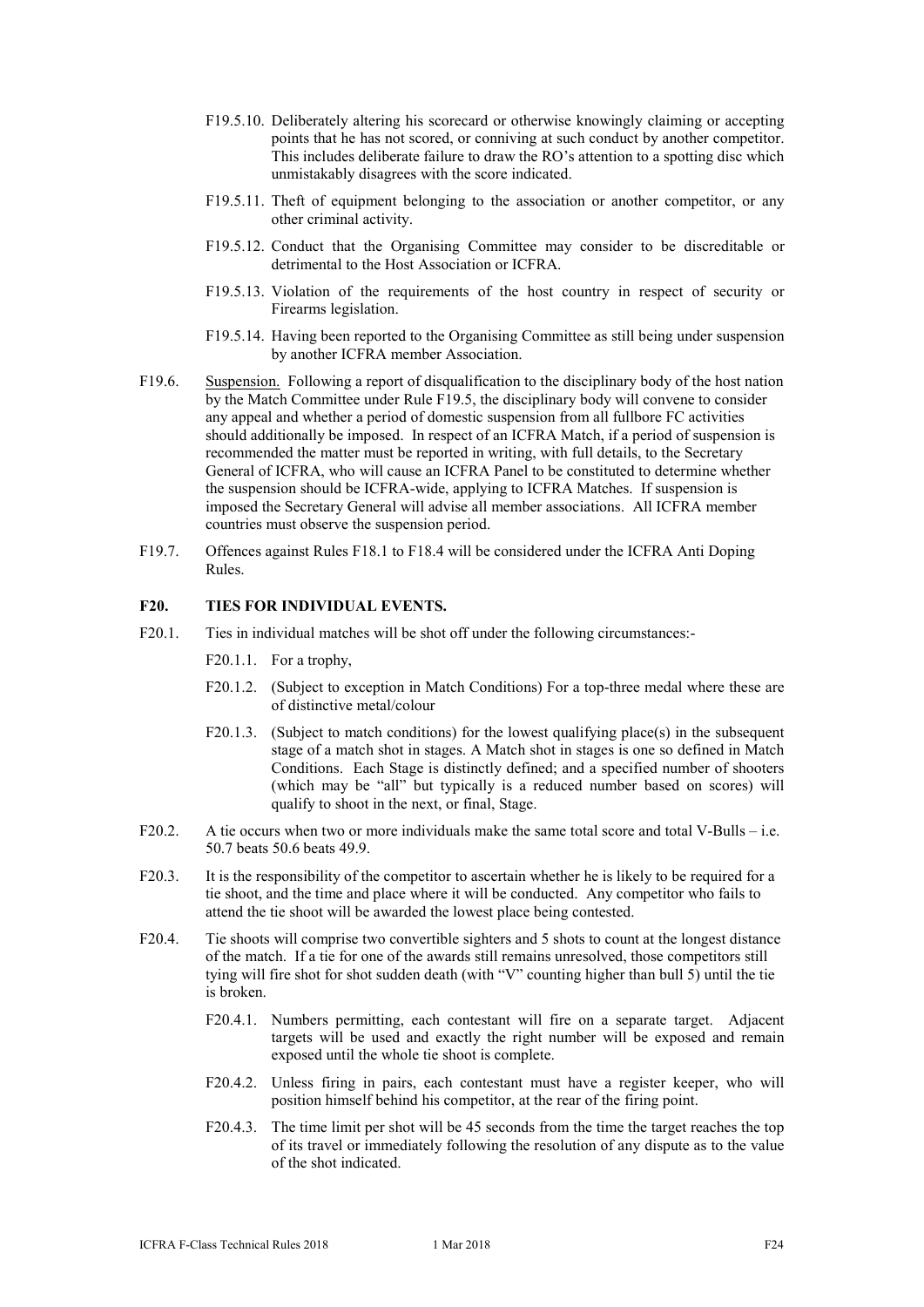- F20.5. Immediately the place(s) subject to the tie shoot have been resolved, the tie shoot will be stopped and the order of merit of all other participants in the tie shoot will be decided by count out.
	- F20.5.1. By the total score in the tie shoot including V-Bulls;
	- F20.5.2. If still a tie, by counting out on the tie shoot;
	- F20.5.3. If still a tie, by counting out on the original match score under F20.6. below.
- F20.6. Counting out: All other Ties will be counted out as follows.
	- F20.6.1. (For competitions conducted in one or more stages) By the aggregate of the scores in each successive stage, commencing with the last.
	- F20.6.2. If still a tie by range totals in order of distance, commencing with the longest. If any distance has been shot more than once, all scores at that distance will be added together.
	- F20.6.3. If still a tie, by the value of each shot at the longest distance of the match, in the reverse order of their firing.
	- F20.6.4. If still a tie, by the value of each shot at the next-to-longest distance, in the reverse order of their firing and so on, until the tie is broken.
	- F20.6.5. In steps F20.6.3. and F20.6.4., a V-Bull will be deemed to be of higher value than a bull 5.
- F20.7. Where a tie shoot is not specified, and application of the tie-breaking steps does not resolve a tie, prize money will be equally divided.

#### **F21. TIES FOR TEAM EVENTS.**

- F21.1. All team ties will be counted out by range totals in order of distance, commencing with the longest. If any distance has been shot more than once, all scores at that distance will be added together.
- F21.2. If still a tie, by value of the aggregate of the shots (by shot number) of all the firers in the team at the longest distance, in reverse order of firing, until the tie is broken. If still necessary thereafter, by the application of the same principle to the next-longest distance and so on.

[deliberately blank]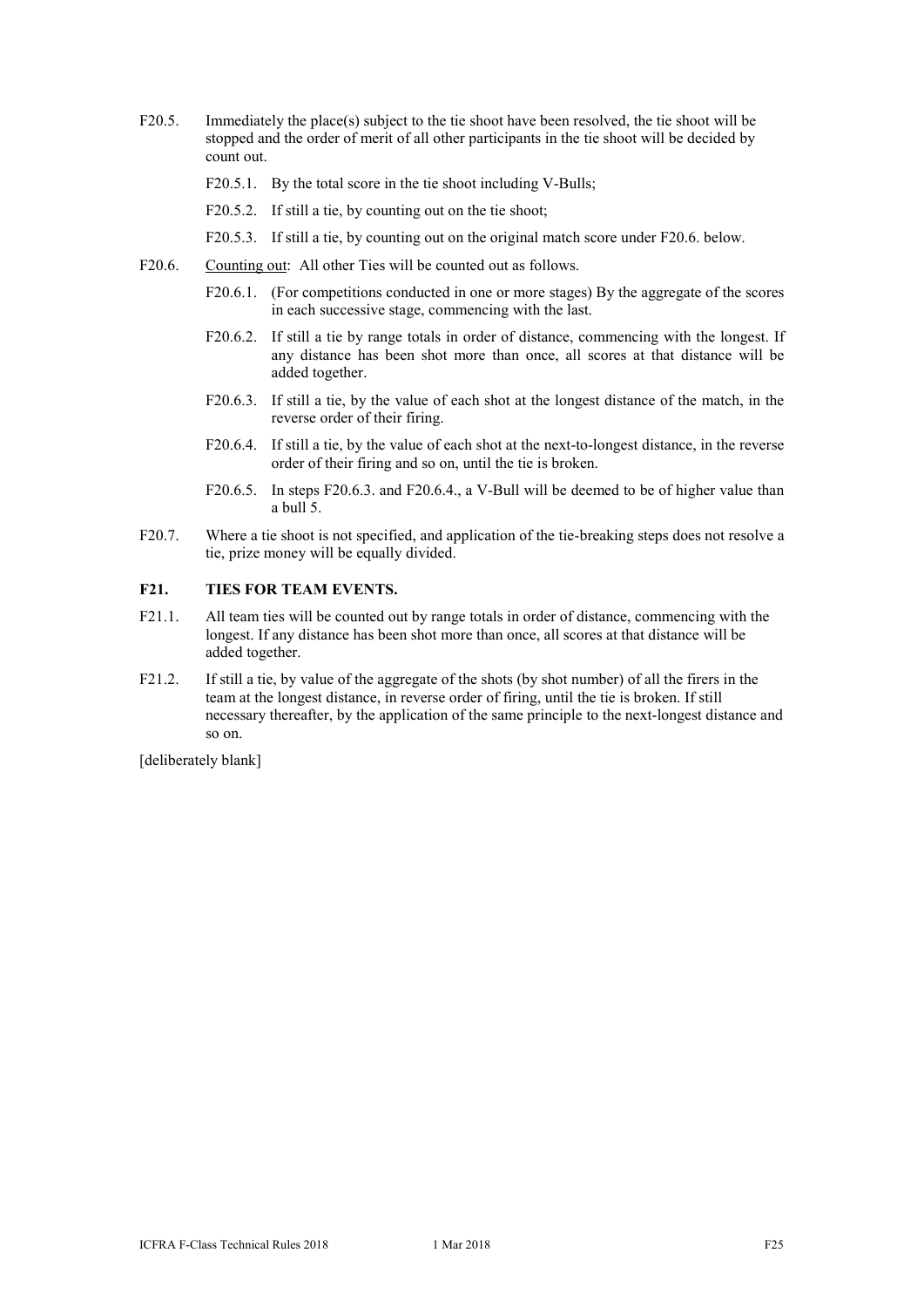## **ANNEX F/A**

#### **FIRING POINT LAYOUT**

A1. The Firing Point in respect of Team Matches and World Championship Individual Events will be defined by the line or line of markers defining the front of the firing point and a 'whitewash' line 4 metres behind it denoting the rear of the firing point. The Competitors' Area lies between that line, and a line a further 6 metres to the rear. The whole is the "Field of Play" and is the Team Area for Team Matches. These dimensions may be sensibly adjusted if natural features such as ditches so suggest, and those features may substitute for lines. Lines should also define the extent of a 'Team Area' to the left and right. For major team matches, it is preferable that ropes should be used at the rear of the team areas to prevent intrusion by spectators or members of other Teams.

A2. Access to the 'Field of Play' will be controlled in accordance with Rule F6.9.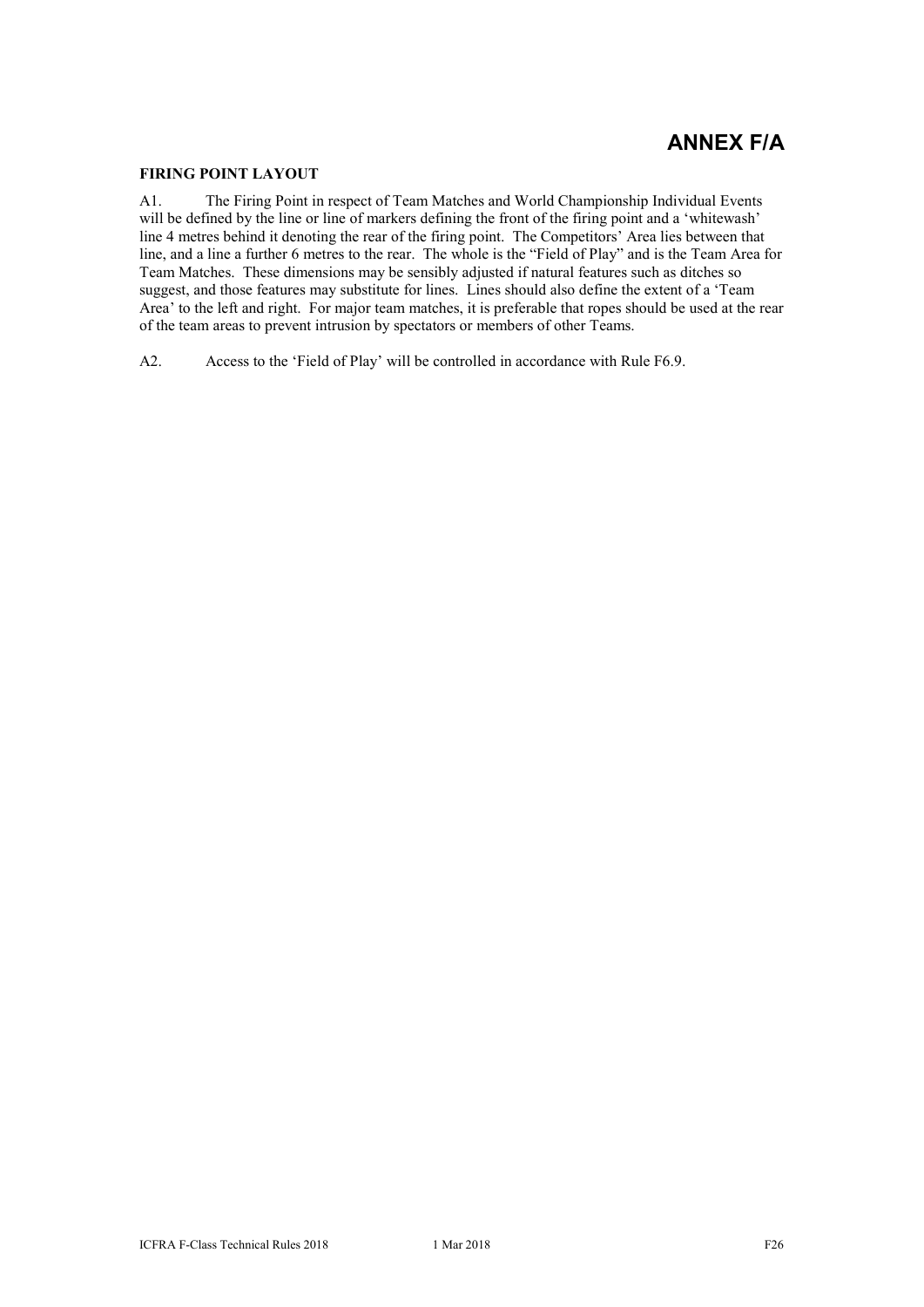### **ANNEX F/B**

#### **DIMENSIONS OF ICFRA TARGETS.**

#### **B1. Targets: General**

.

B1.1. Form. All targets will consist of a circular black aiming mark centred on a white or off-white background. Scoring rings must be of a thickness and whiteness to be readily visible through a riflescope. A white circle instead of a white ring is acceptable in *domestic* competition for the V-bull.

- B1.2. Frame Sizes. The standard dimensions are (height x width):
	- 300yds/m: 1.2 x 1.2 metres (4 x 4 foot)

500-700yds: 1.8 x 1.8 metres (6 x 6 foot)

Long Range: The target frame will not be less than 1.8m square. Target widths of 2.4m or 3.0m (or their imperial equivalents) are permissible.

It is also permissible to use an oversize target providing the frame dimension specified above is inscribed on it, outside of which any shot is designated a "Miss" but may be shown by a spotting disc. 400yd/m frames may be "4ft" or 6" as may be desired.

B1.3. Target numbering. Each target must be clearly numbered. These numbers must be of such size that they are clearly visible, to the naked eye, at the furthest distance to be shot on the targets in question. Corresponding number markers (pegs) will be placed on the forward edge of each firing point.

#### **B2. The ICFRA International F-Class Target (Short Range)**

B2.1 A V-bull ½ the size of the TR V-bull within the ICFRA International Match Target for short range, with the original v-bull counting bull-5 and so on viz:-

| An incasurements in min to the outer edge of the scoring line) |           |        |        |                  |      |      |
|----------------------------------------------------------------|-----------|--------|--------|------------------|------|------|
|                                                                | $300$ yds | 500yds | 600yds | 300 <sub>m</sub> | 500m | 600m |
| <b>Distance</b>                                                |           |        |        |                  |      |      |
| Aiming Mark                                                    | 560       | 915    | 915    | 600              | 1000 | 1000 |
| V-Bull                                                         | 32        | 65     | 72     | 35               | 72   | 80   |
| Bull                                                           | 65        | 130    | 145    | 70               | 145  | 160  |
| Inner                                                          | 130       | 260    | 290    | 140              | 290  | 320  |
| Magpie                                                         | 260       | 600    | 600    | 280              | 660  | 660  |
| Outer                                                          | 390       | 915    | 915    | 420              | 1000 | 1000 |

Hit | ROT | ROT | ROT | ROT | ROT | ROT

(All measurements in mm to the outer edge of the scoring line)

The bull will count 5 points unless the conditions of the match specify otherwise. The other rings score successively one point less.

B2.2 Where electronic targets are in use, the mask must display the scoring rings for the distance in question.

B2.3. The target for 700 yds will be that for 600 m. If a 400yds or 400m target is required, the 300yds or 300m target (as appropriate) may be used, with aiming mark and rings increased proportionately - i.e. x4/3 in diameter.

#### **B3 The ICFRA International F-Class Target (Long Range)**

B3.1 In mm - Targets printed in Imperial Units are acceptable

| Distance     | $700m - 1000$ yds |
|--------------|-------------------|
| <b>Black</b> | 1118(44")         |
| V-Bull       | 128(5")           |
| Bull         | 254 $(10")$       |
| Inner        | 508 (20")         |
| Magpie       | 815 (32")         |
| Outer        | 1118(44")         |
| Hit          | $ROT*$            |

The bull will count 5 points unless the conditions of the match specify otherwise.

\* Countries using targets with wooden outer frames MUST have a 25 mm (1 inch) non-scoring zone drawn on the outer edges of the targets.